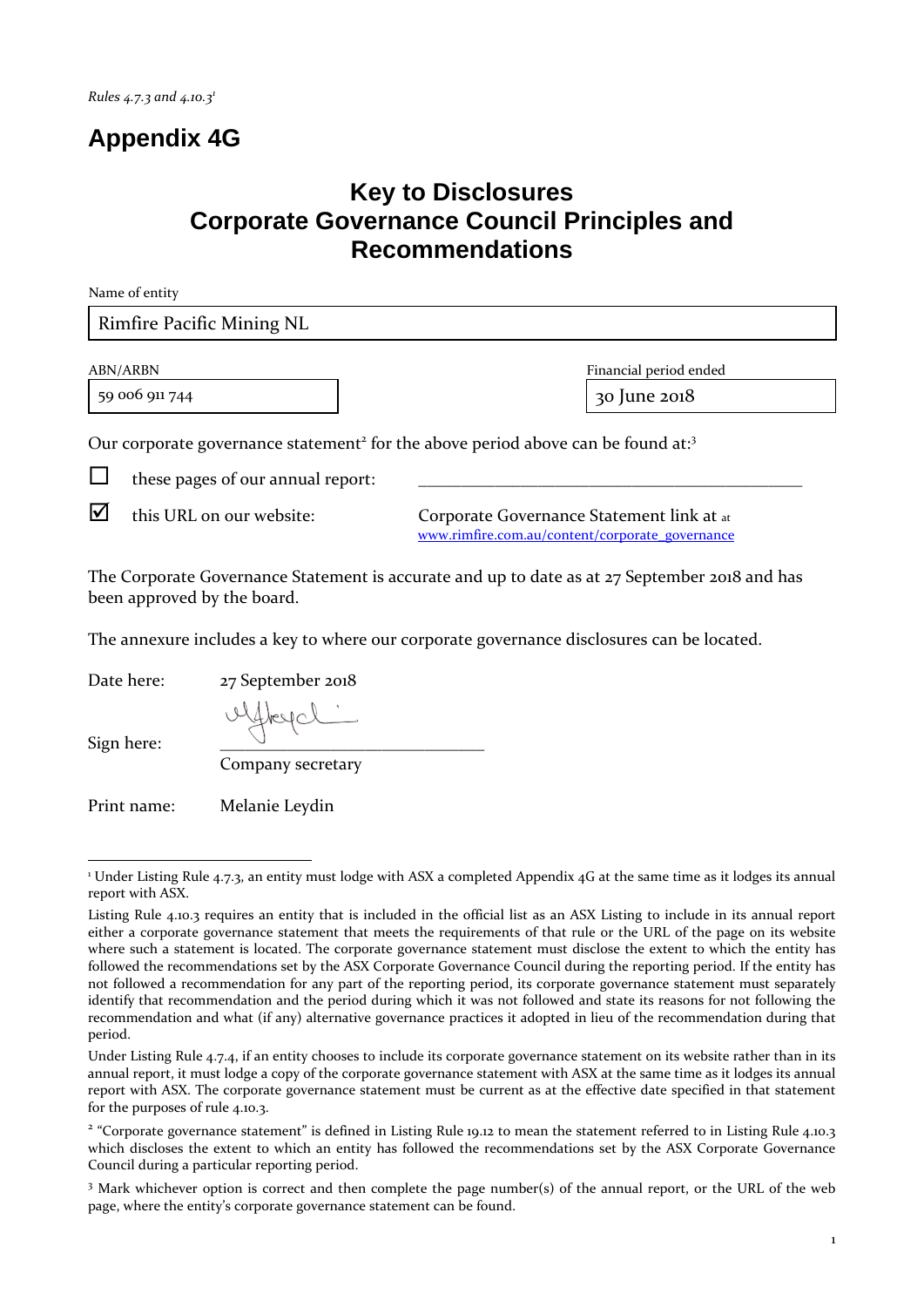## **ANNEXURE – KEY TO CORPORATE GOVERNANCE DISCLOSURES**

| <b>Corporate Governance Council recommendation</b> |                                                                                                                                                                                                                                                                                                                                                      | We have followed the recommendation in full for the<br>whole of the period above. We have disclosed                                                                                                                                                                                                                                                                                                              | We have NOT followed the recommendation in full<br>for the whole of the period above. We have disclosed<br>                                                                       |
|----------------------------------------------------|------------------------------------------------------------------------------------------------------------------------------------------------------------------------------------------------------------------------------------------------------------------------------------------------------------------------------------------------------|------------------------------------------------------------------------------------------------------------------------------------------------------------------------------------------------------------------------------------------------------------------------------------------------------------------------------------------------------------------------------------------------------------------|-----------------------------------------------------------------------------------------------------------------------------------------------------------------------------------|
|                                                    | PRINCIPLE 1 - LAY SOLID FOUNDATIONS FOR MANAGEMENT AND OVERSIGHT                                                                                                                                                                                                                                                                                     |                                                                                                                                                                                                                                                                                                                                                                                                                  |                                                                                                                                                                                   |
| 1.1                                                | A listed entity should disclose:<br>(a) the respective roles and responsibilities of its<br>board and management; and<br>(b) those matters expressly reserved to the board and<br>those delegated to management.                                                                                                                                     | the fact that we follow this recommendation:<br>in our<br>Corporate Governance Statement OR<br>at this location:<br>Insert location here<br>and information about the respective roles and<br>responsibilities of our board and management (including<br>those matters expressly reserved to the board and those<br>delegated to management):<br>☑<br>at this location:<br>in our Corporate Governance Statement | an explanation why that is so in our Corporate<br>Governance Statement OR<br>we are an externally managed entity and this<br>recommendation is therefore not applicable           |
| 1,2                                                | A listed entity should:<br>(a) undertake appropriate checks before appointing a<br>person, or putting forward to security holders a<br>candidate for election, as a director; and<br>(b) provide security holders with all material<br>information in its possession relevant to a<br>decision on whether or not to elect or re-elect a<br>director. | the fact that we follow this recommendation:<br>☑<br>in our Corporate Governance Statement OR<br>at this location:<br>Insert location here                                                                                                                                                                                                                                                                       | $\Box$<br>an explanation why that is so in our Corporate<br>Governance Statement OR<br>we are an externally managed entity and this<br>recommendation is therefore not applicable |
| 1.3                                                | A listed entity should have a written agreement with<br>each director and senior executive setting out the<br>terms of their appointment.                                                                                                                                                                                                            | the fact that we follow this recommendation:<br>⊻<br>in our Corporate Governance Statement OR<br>at this location:<br>Insert location here                                                                                                                                                                                                                                                                       | an explanation why that is so in our Corporate<br>Governance Statement OR<br>we are an externally managed entity and this<br>recommendation is therefore not applicable           |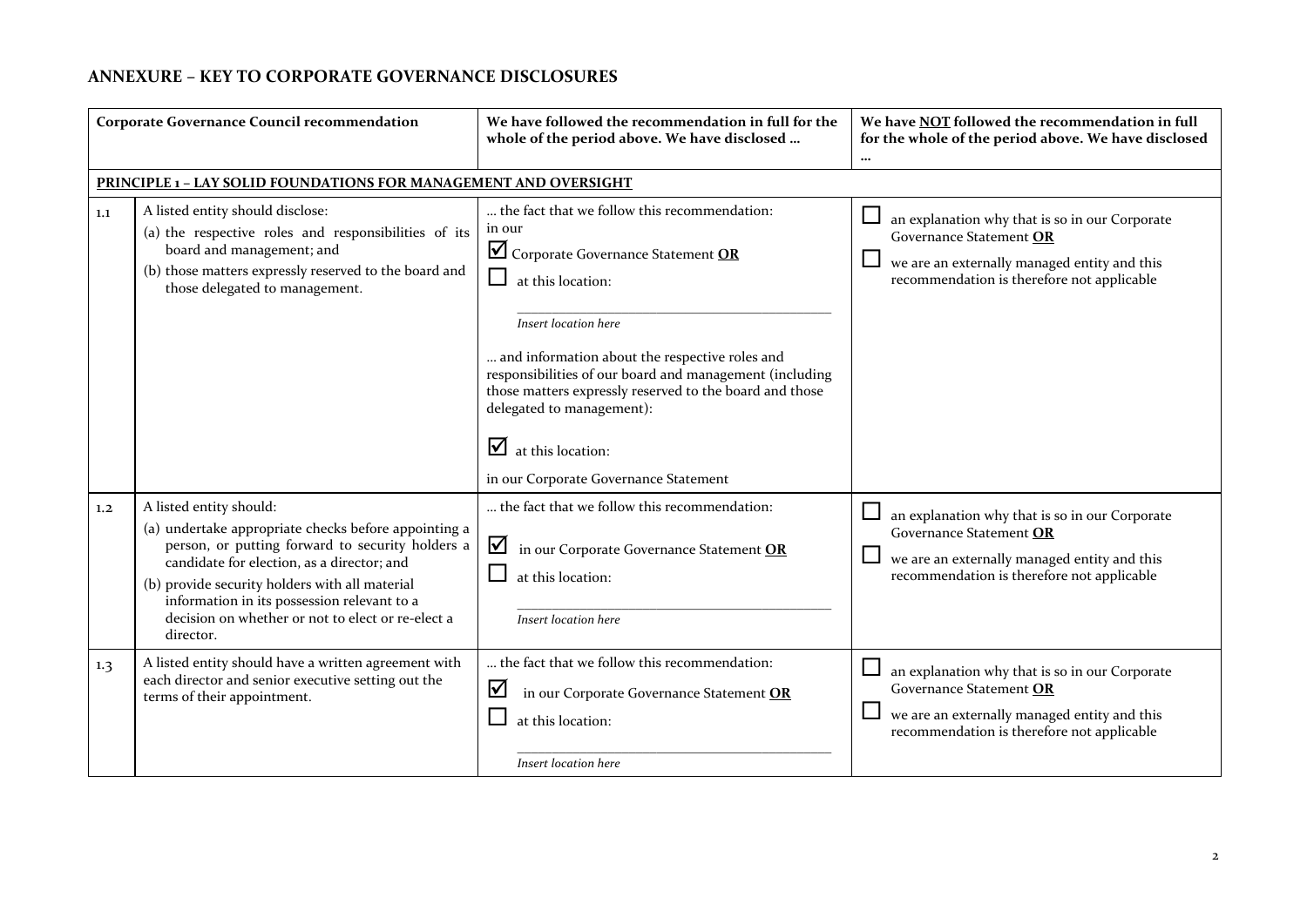| <b>Corporate Governance Council recommendation</b> |                                                                                                                                                                                                                                                                                                                                                                                                                                                                                                                                                                                                                                                                                                                                                                                                                                                                                                                                                                                                                                                                 | We have followed the recommendation in full for the<br>whole of the period above. We have disclosed                                                                                                                                                                                                                                                                                                                                                                                                                                                                                                                                                                                                                      | We have NOT followed the recommendation in full<br>for the whole of the period above. We have disclosed<br>                                                                                                                                                                                                                                                                                                                                                     |
|----------------------------------------------------|-----------------------------------------------------------------------------------------------------------------------------------------------------------------------------------------------------------------------------------------------------------------------------------------------------------------------------------------------------------------------------------------------------------------------------------------------------------------------------------------------------------------------------------------------------------------------------------------------------------------------------------------------------------------------------------------------------------------------------------------------------------------------------------------------------------------------------------------------------------------------------------------------------------------------------------------------------------------------------------------------------------------------------------------------------------------|--------------------------------------------------------------------------------------------------------------------------------------------------------------------------------------------------------------------------------------------------------------------------------------------------------------------------------------------------------------------------------------------------------------------------------------------------------------------------------------------------------------------------------------------------------------------------------------------------------------------------------------------------------------------------------------------------------------------------|-----------------------------------------------------------------------------------------------------------------------------------------------------------------------------------------------------------------------------------------------------------------------------------------------------------------------------------------------------------------------------------------------------------------------------------------------------------------|
| 1.4<br>1.5                                         | The company secretary of a listed entity should be<br>accountable directly to the board, through the chair,<br>on all matters to do with the proper functioning of<br>the board.<br>A listed entity should:                                                                                                                                                                                                                                                                                                                                                                                                                                                                                                                                                                                                                                                                                                                                                                                                                                                     | the fact that we follow this recommendation:<br>In our Corporate Governance Statement OR<br>at this location:<br>Insert location here<br>the fact that we have a diversity policy that complies                                                                                                                                                                                                                                                                                                                                                                                                                                                                                                                          | $\Box$<br>an explanation why that is so in our Corporate<br>Governance Statement OR<br>we are an externally managed entity and this<br>recommendation is therefore not applicable<br>the fact that we have a diversity policy that complies                                                                                                                                                                                                                     |
|                                                    | policy which includes<br>(a) have a diversity<br>requirements for the board or a relevant<br>committee of the board to set measurable<br>objectives for achieving gender diversity and to<br>assess annually both the objectives and the<br>entity's progress in achieving them;<br>(b) disclose that policy or a summary of it; and<br>(c) disclose as at the end of each reporting period the<br>measurable objectives for achieving gender<br>diversity set by the board or a relevant committee<br>of the board in accordance with the entity's<br>diversity policy and its progress towards achieving<br>them and either:<br>(1) the respective proportions of men and women<br>on the board, in senior executive positions<br>and across the whole organisation (including<br>how the entity has defined "senior executive"<br>for these purposes); or<br>(2) if the entity is a "relevant employer" under the<br>Workplace Gender Equality Act, the entity's<br>most recent "Gender Equality Indicators", as<br>defined in and published under that Act. | with paragraph (a):<br>$\Box$<br>in our Corporate Governance Statement OR<br>$\Box$ at this location:<br>and a copy of our diversity policy or a summary of it:<br>$\Box$ at this location: Diversity Policy link at:<br>the measurable objectives for achieving gender diversity<br>set by the board or a relevant committee of the board in<br>accordance with our diversity policy and our progress<br>towards achieving them:<br>$\Box$ in our Corporate Governance Statement: <b>OR</b><br>凵.<br>at this location:<br>Insert location here<br>and the information referred to in paragraphs $(c)(1)$ or<br>$(2)$ :<br>$\Box$ in our Corporate Governance Statement: OR<br>at this location:<br>Insert location here | with paragraph (a):<br>in our Corporate Governance Statement OR<br>at this location:<br>Insert location here<br>and a copy of our diversity policy or a summary of it:<br>at this location: Diversity Policy link at:<br>Insert location here<br>in relation to item $1.5(c)$<br>$\Box$ an explanation why that is so in our Corporate<br>Governance Statement OR<br>we are an externally managed entity and this<br>recommendation is therefore not applicable |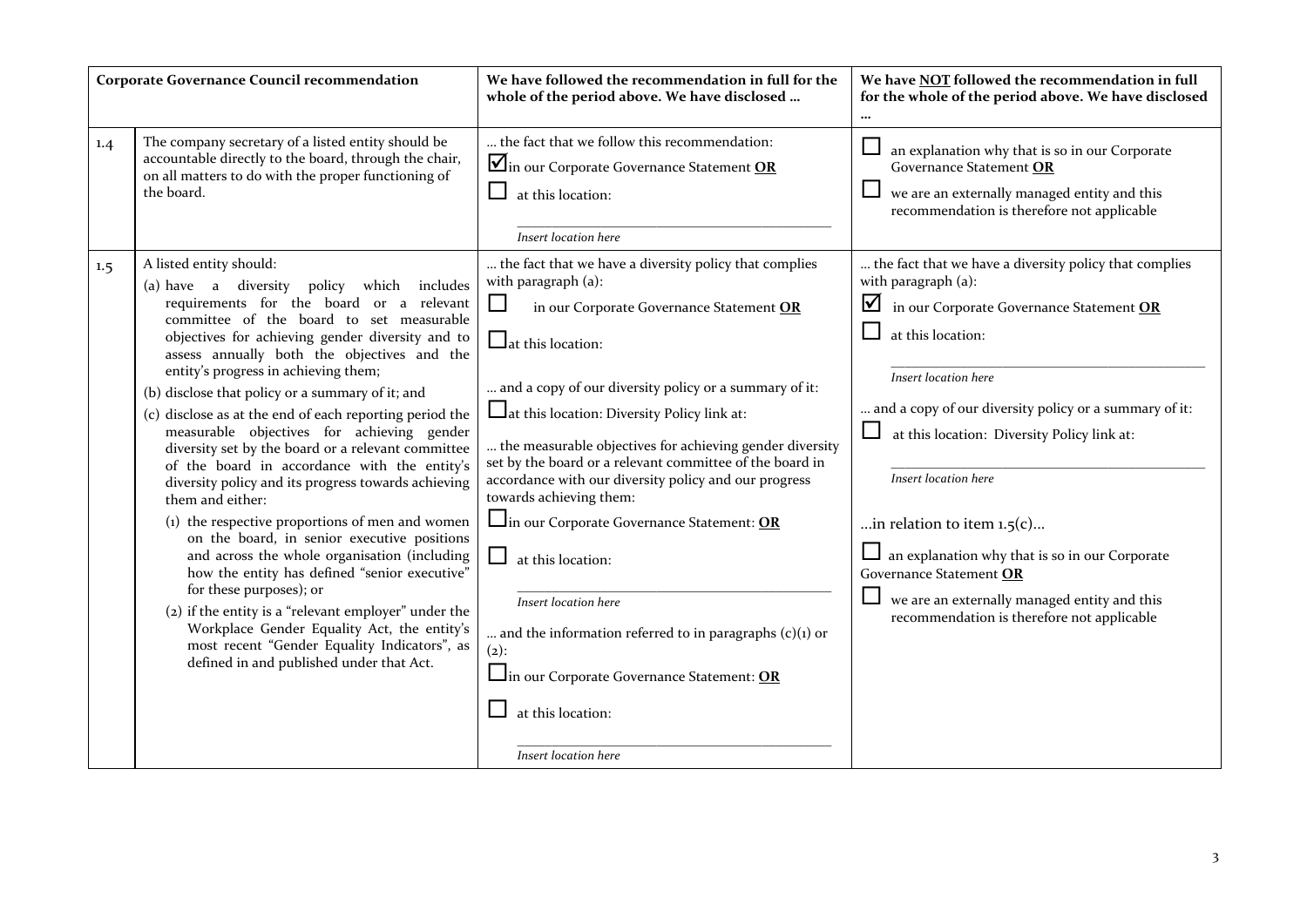| <b>Corporate Governance Council recommendation</b> |                                                                                                                                                                                                                                                                                                                                                           | We have followed the recommendation in full for the<br>whole of the period above. We have disclosed                                                                                                                                                                                                        | We have <b>NOT</b> followed the recommendation in full<br>for the whole of the period above. We have disclosed                                                          |
|----------------------------------------------------|-----------------------------------------------------------------------------------------------------------------------------------------------------------------------------------------------------------------------------------------------------------------------------------------------------------------------------------------------------------|------------------------------------------------------------------------------------------------------------------------------------------------------------------------------------------------------------------------------------------------------------------------------------------------------------|-------------------------------------------------------------------------------------------------------------------------------------------------------------------------|
| 1.6                                                | A listed entity should:<br>(a) have and disclose a process for periodically<br>evaluating the performance of the board, its<br>committees and individual directors; and<br>(b) disclose, in relation to each reporting period,<br>performance<br>evaluation<br>whether a<br>was<br>undertaken in the reporting period in accordance<br>with that process. | the evaluation process referred to in paragraph (a):<br>☑<br>in our Corporate Governance Statement OR<br>at this location:<br>Insert location here<br>and the information referred to in paragraph (b):<br>⊻<br>in our Corporate Governance Statement OR<br>at this location:<br>Insert location here      | an explanation why that is so in our Corporate<br>Governance Statement OR<br>we are an externally managed entity and this<br>recommendation is therefore not applicable |
| 1.7                                                | A listed entity should:<br>(a) have and disclose a process for periodically<br>evaluating the performance of its senior<br>executives; and<br>(b) disclose, in relation to each reporting period,<br>performance<br>evaluation<br>whether a<br>was<br>undertaken in the reporting period in accordance<br>with that process.                              | the evaluation process referred to in paragraph (a):<br>☑<br>in our Corporate Governance Statement OR<br>ப<br>at this location:<br>Insert location here<br>and the information referred to in paragraph (b):<br>⊻<br>in our Corporate Governance Statement OR<br>at this location:<br>Insert location here | an explanation why that is so in our Corporate<br>Governance Statement OR<br>we are an externally managed entity and this<br>recommendation is therefore not applicable |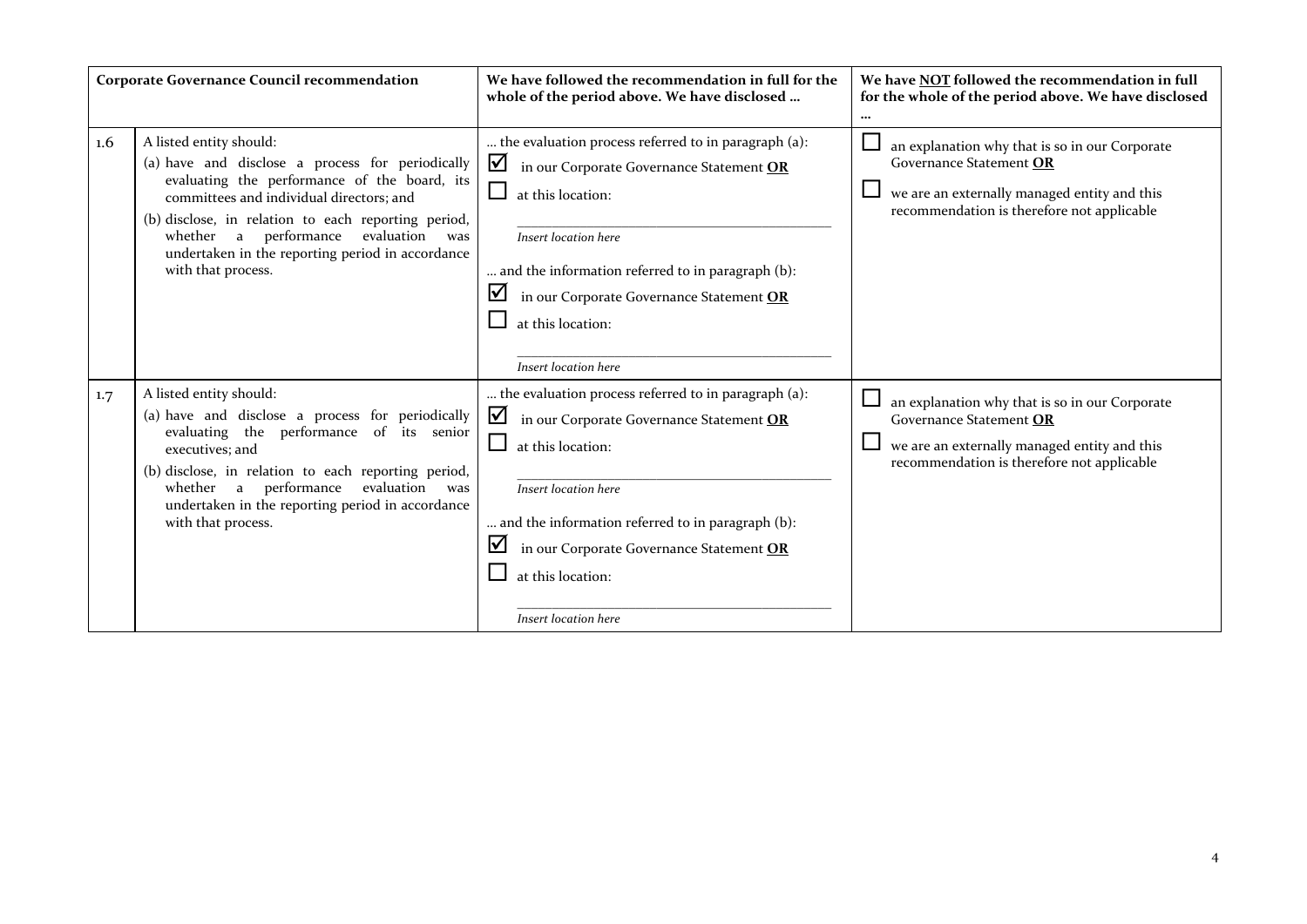|     | <b>Corporate Governance Council recommendation</b>                                                                                                                                                                                                                                                                                                                                                                                                                                                                                                                                                                                                                                                                                                                                                                                                                      | We have followed the recommendation in full for the<br>whole of the period above. We have disclosed                                                                                                                                                                                                                                                                                                                                                                                                                                                                                                                                                                                                                                                                                                                                                                                                                                                                                                                                                                                    | We have NOT followed the recommendation in full<br>for the whole of the period above. We have disclosed                                                                           |
|-----|-------------------------------------------------------------------------------------------------------------------------------------------------------------------------------------------------------------------------------------------------------------------------------------------------------------------------------------------------------------------------------------------------------------------------------------------------------------------------------------------------------------------------------------------------------------------------------------------------------------------------------------------------------------------------------------------------------------------------------------------------------------------------------------------------------------------------------------------------------------------------|----------------------------------------------------------------------------------------------------------------------------------------------------------------------------------------------------------------------------------------------------------------------------------------------------------------------------------------------------------------------------------------------------------------------------------------------------------------------------------------------------------------------------------------------------------------------------------------------------------------------------------------------------------------------------------------------------------------------------------------------------------------------------------------------------------------------------------------------------------------------------------------------------------------------------------------------------------------------------------------------------------------------------------------------------------------------------------------|-----------------------------------------------------------------------------------------------------------------------------------------------------------------------------------|
|     | PRINCIPLE 2 - STRUCTURE THE BOARD TO ADD VALUE                                                                                                                                                                                                                                                                                                                                                                                                                                                                                                                                                                                                                                                                                                                                                                                                                          |                                                                                                                                                                                                                                                                                                                                                                                                                                                                                                                                                                                                                                                                                                                                                                                                                                                                                                                                                                                                                                                                                        |                                                                                                                                                                                   |
| 2.1 | The board of a listed entity should:<br>(a) have a nomination committee which:<br>(1) has at least three members, a majority of<br>whom are independent directors; and<br>(2) is chaired by an independent director,<br>and disclose:<br>(3) the charter of the committee;<br>$(4)$ the members of the committee; and<br>$(5)$ as at the end of each reporting period, the<br>number of times the committee met<br>throughout the period and the individual<br>attendances of the members at those<br>meetings; OR<br>(b) if it does not have a nomination committee,<br>disclose that fact and the processes it employs to<br>address board succession issues and to ensure<br>that the board has the appropriate balance of<br>skills, knowledge, experience, independence and<br>diversity to enable it to discharge its duties and<br>responsibilities effectively. | [If the entity complies with paragraph (a):]<br>the fact that we have a nomination committee that<br>complies with paragraphs $(i)$ and $(2)$ :<br>$\blacksquare$ in our Corporate Governance Statement OR<br>at this location:<br>Insert location here<br>and a copy of the charter of the committee:<br>$\Delta$ at this location:<br>www.rimfire.com.au/content/corporate_governance<br>and the information referred to in paragraphs $(4)$ and<br>$(5)$ :<br>$\Box$ in our Corporate Governance Statement <b>OR</b><br>$\mathbf{\nabla}$ at this location:<br>www.rimfire.com.au/content/annual_reports<br>Insert location here<br>[If the entity complies with paragraph (b):]<br>the fact that we do not have a nomination committee<br>and the processes we employ to address board succession<br>issues and to ensure that the board has the appropriate<br>balance of skills, knowledge, experience, independence<br>and diversity to enable it to discharge its duties and<br>responsibilities effectively:<br>in our Corporate Governance Statement OR<br>at this location: | $\Box$<br>an explanation why that is so in our Corporate<br>Governance Statement OR<br>we are an externally managed entity and this<br>recommendation is therefore not applicable |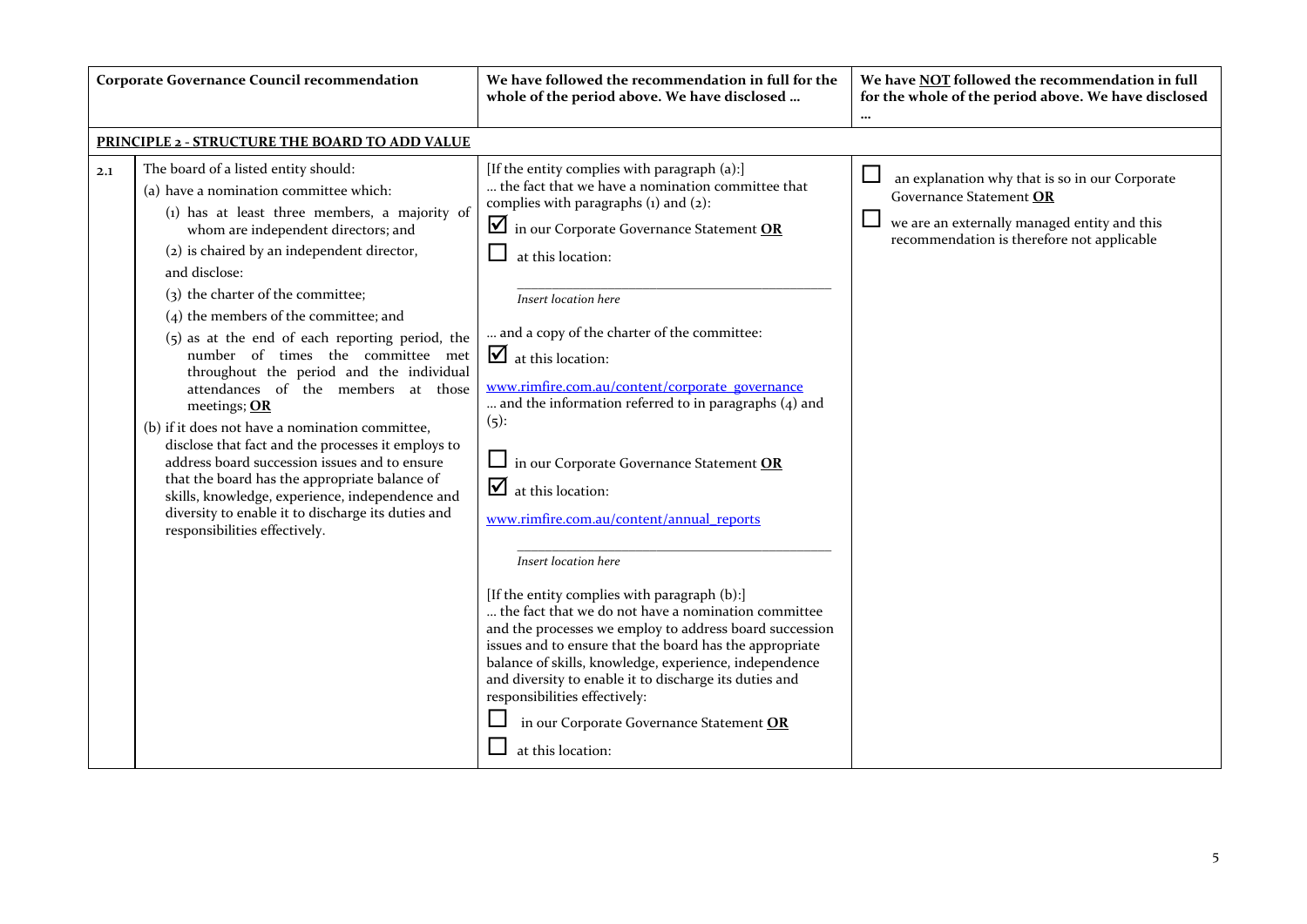|     | <b>Corporate Governance Council recommendation</b>                                                                                                                                                                                                                                                                                                                                                                                                                                                                                               | We have followed the recommendation in full for the<br>whole of the period above. We have disclosed                                                                                                                                                                                                                                                                                                                                                                                      | We have NOT followed the recommendation in full<br>for the whole of the period above. We have disclosed                                                                 |
|-----|--------------------------------------------------------------------------------------------------------------------------------------------------------------------------------------------------------------------------------------------------------------------------------------------------------------------------------------------------------------------------------------------------------------------------------------------------------------------------------------------------------------------------------------------------|------------------------------------------------------------------------------------------------------------------------------------------------------------------------------------------------------------------------------------------------------------------------------------------------------------------------------------------------------------------------------------------------------------------------------------------------------------------------------------------|-------------------------------------------------------------------------------------------------------------------------------------------------------------------------|
| 2.2 | A listed entity should have and disclose a board skills<br>matrix setting out the mix of skills and diversity that<br>the board currently has or is looking to achieve in its<br>membership.                                                                                                                                                                                                                                                                                                                                                     | our board skills matrix:<br>in our Corporate Governance Statement OR<br>at this location:<br>Insert location here                                                                                                                                                                                                                                                                                                                                                                        | an explanation why that is so in our Corporate<br>Governance Statement OR<br>we are an externally managed entity and this<br>recommendation is therefore not applicable |
| 2.3 | A listed entity should disclose:<br>(a) the names of the directors considered by the<br>board to be independent directors;<br>(b) if a director has an interest, position, association<br>or relationship of the type described in Box 2.3<br>but the board is of the opinion that it does not<br>compromise the independence of the director,<br>the nature of the interest, position, association or<br>relationship in question and an explanation of<br>why the board is of that opinion; and<br>(c) the length of service of each director. | the names of the directors considered by the board to be<br>independent directors:<br>⊻<br>in our Corporate Governance Statement OR<br>at this location:<br>Insert location here<br>where applicable, the information referred to in<br>paragraph (b):<br>☑<br>in our Corporate Governance Statement OR<br>at this location:<br>Insert location here<br>the length of service of each director:<br>in our Corporate Governance Statement OR<br>at this location:<br>Insert location here | an explanation why that is so in our Corporate<br><b>Governance Statement</b>                                                                                           |
| 2.4 | A majority of the board of a listed entity should be<br>independent directors.                                                                                                                                                                                                                                                                                                                                                                                                                                                                   | the fact that we follow this recommendation:<br>☑<br>in our Corporate Governance Statement OR<br>at this location:<br>Insert location here                                                                                                                                                                                                                                                                                                                                               | an explanation why that is so in our Corporate<br>Governance Statement OR<br>we are an externally managed entity and this<br>recommendation is therefore not applicable |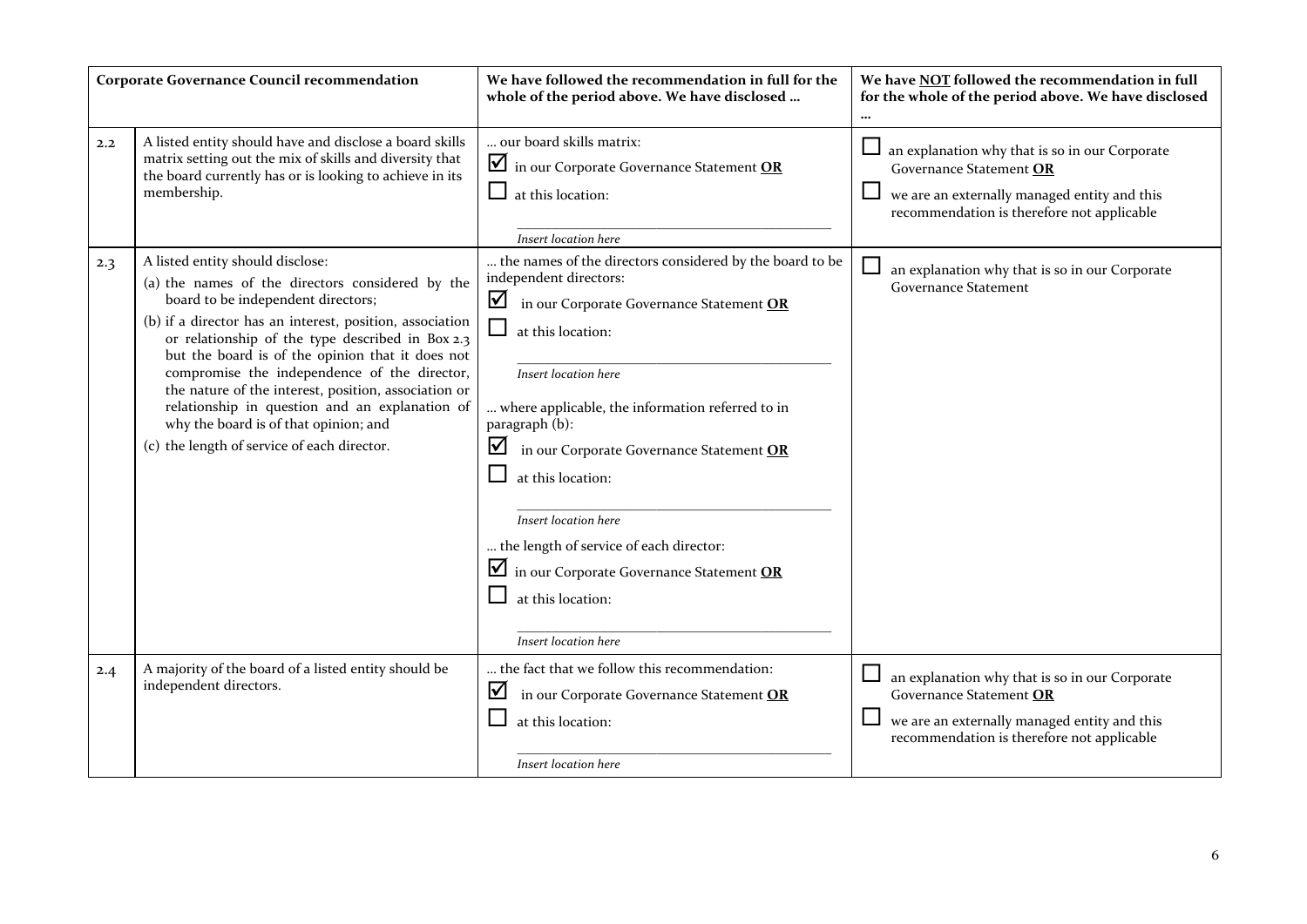|     | <b>Corporate Governance Council recommendation</b>                                                                                                                                                                                                                                                                                                                                                                                                                                                                                                                                                                                               | We have followed the recommendation in full for the<br>whole of the period above. We have disclosed                                                                                                                                                                                                                                                                                                                                                                                                   | We have NOT followed the recommendation in full<br>for the whole of the period above. We have disclosed                                                                                     |
|-----|--------------------------------------------------------------------------------------------------------------------------------------------------------------------------------------------------------------------------------------------------------------------------------------------------------------------------------------------------------------------------------------------------------------------------------------------------------------------------------------------------------------------------------------------------------------------------------------------------------------------------------------------------|-------------------------------------------------------------------------------------------------------------------------------------------------------------------------------------------------------------------------------------------------------------------------------------------------------------------------------------------------------------------------------------------------------------------------------------------------------------------------------------------------------|---------------------------------------------------------------------------------------------------------------------------------------------------------------------------------------------|
| 2.5 | The chair of the board of a listed entity should be an<br>independent director and, in particular, should not<br>be the same person as the CEO of the entity.                                                                                                                                                                                                                                                                                                                                                                                                                                                                                    | the fact that we follow this recommendation:<br>In our Corporate Governance Statement OR<br>$\Box$<br>at this location:<br>Insert location here                                                                                                                                                                                                                                                                                                                                                       | $\Box$<br>an explanation why that is so in our Corporate<br>Governance Statement OR<br>$\Box$<br>we are an externally managed entity and this<br>recommendation is therefore not applicable |
| 2.6 | A listed entity should have a program for inducting<br>new directors and provide appropriate professional<br>development opportunities for directors to develop<br>and maintain the skills and knowledge needed to<br>perform their role as directors effectively.                                                                                                                                                                                                                                                                                                                                                                               | the fact that we follow this recommendation:<br>☑<br>in our Corporate Governance Statement OR<br>$\Box$<br>at this location:<br>Insert location here                                                                                                                                                                                                                                                                                                                                                  | an explanation why that is so in our Corporate<br>Governance Statement OR<br>we are an externally managed entity and this<br>recommendation is therefore not applicable                     |
|     | <b>PRINCIPLE 3 - ACT ETHICALLY AND RESPONSIBLY</b>                                                                                                                                                                                                                                                                                                                                                                                                                                                                                                                                                                                               |                                                                                                                                                                                                                                                                                                                                                                                                                                                                                                       |                                                                                                                                                                                             |
| 3.1 | A listed entity should:<br>(a) have a code of conduct for its directors, senior<br>executives and employees; and<br>(b) disclose that code or a summary of it.                                                                                                                                                                                                                                                                                                                                                                                                                                                                                   | our code of conduct or a summary of it:<br>In our Corporate Governance Statement OR<br>at this location:                                                                                                                                                                                                                                                                                                                                                                                              | $\sqcup$<br>an explanation why that is so in our Corporate<br>Governance Statement                                                                                                          |
|     | <b>PRINCIPLE 4 - SAFEGUARD INTEGRITY IN CORPORATE REPORTING</b>                                                                                                                                                                                                                                                                                                                                                                                                                                                                                                                                                                                  |                                                                                                                                                                                                                                                                                                                                                                                                                                                                                                       |                                                                                                                                                                                             |
| 4.1 | The board of a listed entity should:<br>(a) have an audit committee which:<br>(1) has at least three members, all of whom are<br>non-executive directors and a majority of<br>whom are independent directors; and<br>(2) is chaired by an independent director, who is<br>not the chair of the board,<br>and disclose:<br>(3) the charter of the committee;<br>$(4)$ the relevant qualifications and experience of<br>the members of the committee; and<br>(5) in relation to each reporting period, the<br>number of times the committee met<br>throughout the period and the individual<br>attendances of the members at those<br>meetings; OR | [If the entity complies with paragraph (a):]<br>the fact that we have an audit committee that complies<br>with paragraphs $(i)$ and $(2)$ :<br>⊻<br>in our Corporate Governance Statement OR<br>ப<br>at this location:<br>Insert location here<br>and a copy of the charter of the committee:<br>☑<br>at this location:<br>www.rimfire.com.au/content/corporate_governance<br>and the information referred to in paragraphs (4) and<br>(5):<br>$\Box$ in our Corporate Governance Statement <b>OR</b> | ⊔<br>an explanation why that is so in our Corporate<br><b>Governance Statement</b>                                                                                                          |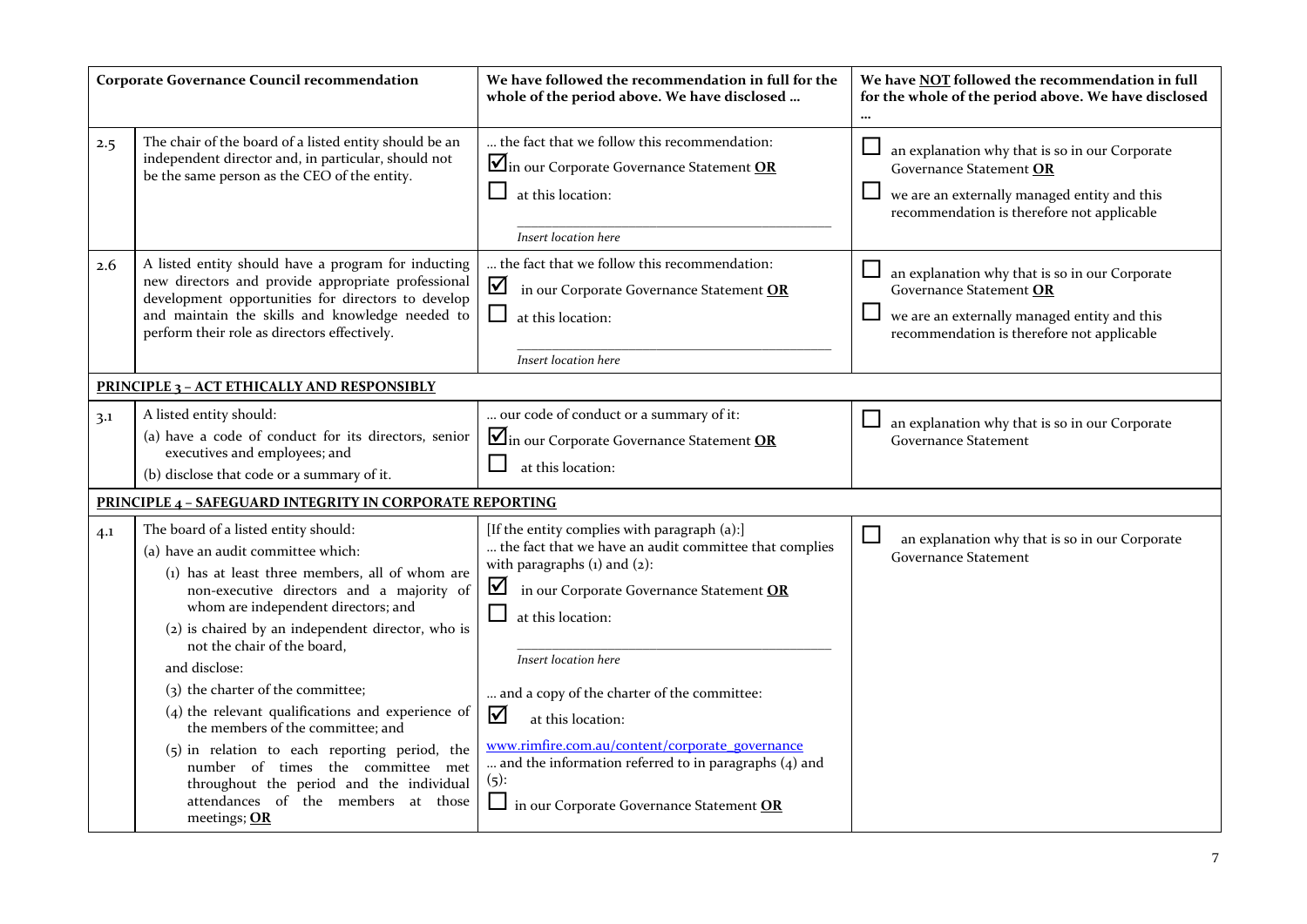| <b>Corporate Governance Council recommendation</b> |                                                                                                                                                                                                                                                                                                                                                                                                                                                                                                                                                                                                           | We have followed the recommendation in full for the<br>whole of the period above. We have disclosed                                                                                                                                                                                                                                                                                                                                                                                                                                                                       | We have NOT followed the recommendation in full<br>for the whole of the period above. We have disclosed<br>$\ddotsc$                                                                                                    |
|----------------------------------------------------|-----------------------------------------------------------------------------------------------------------------------------------------------------------------------------------------------------------------------------------------------------------------------------------------------------------------------------------------------------------------------------------------------------------------------------------------------------------------------------------------------------------------------------------------------------------------------------------------------------------|---------------------------------------------------------------------------------------------------------------------------------------------------------------------------------------------------------------------------------------------------------------------------------------------------------------------------------------------------------------------------------------------------------------------------------------------------------------------------------------------------------------------------------------------------------------------------|-------------------------------------------------------------------------------------------------------------------------------------------------------------------------------------------------------------------------|
|                                                    | (b) if it does not have an audit committee, disclose<br>that fact and the processes it employs that<br>independently verify and safeguard the integrity<br>of its corporate reporting, including the processes<br>for the appointment and removal of the external<br>auditor and the rotation of the audit engagement<br>partner.                                                                                                                                                                                                                                                                         | $\overline{\mathbf{y}}$ at this location:<br>www.rimfire.com.au/content/annual_reports<br>Insert location here<br>[If the entity complies with paragraph (b):]<br>the fact that we do not have an audit committee and the<br>processes we employ that independently verify and<br>safeguard the integrity of our corporate reporting,<br>including the processes for the appointment and removal<br>of the external auditor and the rotation of the audit<br>engagement partner:<br>in our Corporate Governance Statement OR<br>at this location:<br>Insert location here |                                                                                                                                                                                                                         |
| 4.2                                                | The board of a listed entity should, before it approves<br>the entity's financial statements for a financial period,<br>receive from its CEO and CFO a declaration that, in<br>their opinion, the financial records of the entity have<br>been properly maintained and that the financial<br>statements comply with the appropriate accounting<br>standards and give a true and fair view of the<br>financial position and performance of the entity and<br>that the opinion has been formed on the basis of a<br>sound system of risk management and internal<br>control which is operating effectively. | the fact that we follow this recommendation:<br>☑<br>in our Corporate Governance Statement OR<br>at this location:<br>Insert location here                                                                                                                                                                                                                                                                                                                                                                                                                                | an explanation why that is so in our Corporate<br><b>Governance Statement</b>                                                                                                                                           |
| 4.3                                                | A listed entity that has an AGM should ensure that its<br>external auditor attends its AGM and is available to<br>answer questions from security holders relevant to<br>the audit.                                                                                                                                                                                                                                                                                                                                                                                                                        | the fact that we follow this recommendation:<br>☑<br>in our Corporate Governance Statement OR<br>at this location:<br>Insert location here                                                                                                                                                                                                                                                                                                                                                                                                                                | an explanation why that is so in our Corporate<br>Governance Statement OR<br>we are an externally managed entity that does not<br>hold an annual general meeting and this<br>recommendation is therefore not applicable |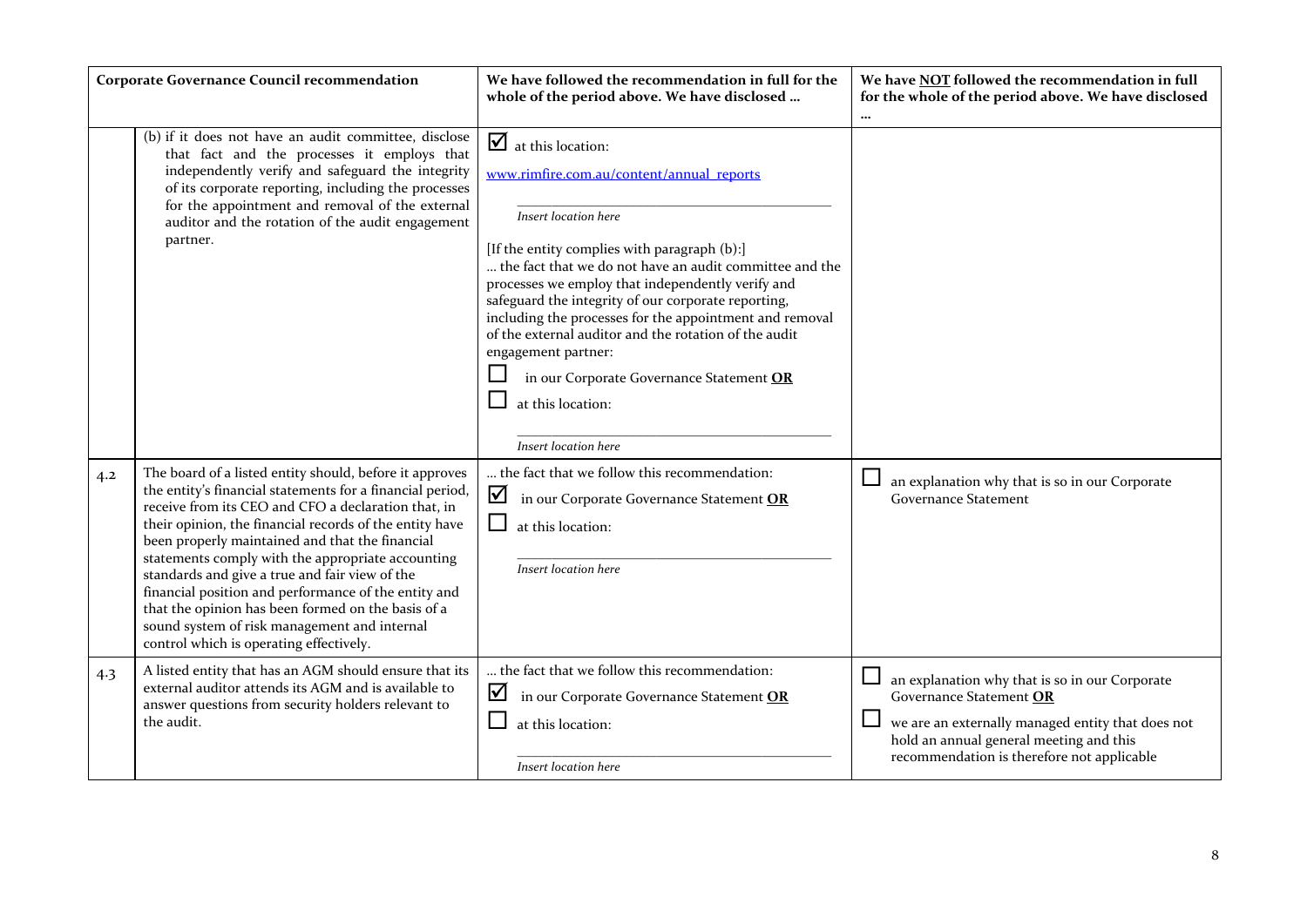| <b>Corporate Governance Council recommendation</b> |                                                                                                                                                                                                  | We have followed the recommendation in full for the<br>whole of the period above. We have disclosed                                                                                                         | We have NOT followed the recommendation in full<br>for the whole of the period above. We have disclosed<br>$\cdots$                                                                                                                 |
|----------------------------------------------------|--------------------------------------------------------------------------------------------------------------------------------------------------------------------------------------------------|-------------------------------------------------------------------------------------------------------------------------------------------------------------------------------------------------------------|-------------------------------------------------------------------------------------------------------------------------------------------------------------------------------------------------------------------------------------|
|                                                    | <b>PRINCIPLE 5 - MAKE TIMELY AND BALANCED DISCLOSURE</b>                                                                                                                                         |                                                                                                                                                                                                             |                                                                                                                                                                                                                                     |
| 5.1                                                | A listed entity should:<br>(a) have a written policy for complying with its<br>continuous disclosure obligations under the<br>Listing Rules; and<br>(b) disclose that policy or a summary of it. | our continuous disclosure compliance policy or a<br>summary of it:<br>☑<br>in our Corporate Governance Statement OR<br>at this location:                                                                    | $\Box$<br>an explanation why that is so in our Corporate<br><b>Governance Statement</b>                                                                                                                                             |
|                                                    |                                                                                                                                                                                                  | Insert location here                                                                                                                                                                                        |                                                                                                                                                                                                                                     |
|                                                    | <b>PRINCIPLE 6 - RESPECT THE RIGHTS OF SECURITY HOLDERS</b>                                                                                                                                      |                                                                                                                                                                                                             |                                                                                                                                                                                                                                     |
| 6.1                                                | A listed entity should provide information about<br>itself and its governance to investors via its website.                                                                                      | information about us and our governance on our<br>website:<br>☑<br>at these locations:<br>www.rimfire.com.au/content/corporate_governance<br>Insert location here                                           | an explanation why that is so in our Corporate<br><b>Governance Statement</b>                                                                                                                                                       |
| 6.2                                                | A listed entity should design and implement an<br>investor relations program to facilitate effective two-<br>way communication with investors.                                                   | the fact that we follow this recommendation:<br>☑<br>in our Corporate Governance Statement OR<br>at this location:<br>Insert location here                                                                  | an explanation why that is so in our Corporate<br><b>Governance Statement</b>                                                                                                                                                       |
| 6.3                                                | A listed entity should disclose the policies and<br>processes it has in place to facilitate and encourage<br>participation at meetings of security holders.                                      | our policies and processes for facilitating and<br>encouraging participation at meetings of security holders:<br>⊻<br>in our Corporate Governance Statement OR<br>at this location:<br>Insert location here | an explanation why that is so in our Corporate<br>Governance Statement OR<br>we are an externally managed entity that does not<br>hold periodic meetings of security holders and this<br>recommendation is therefore not applicable |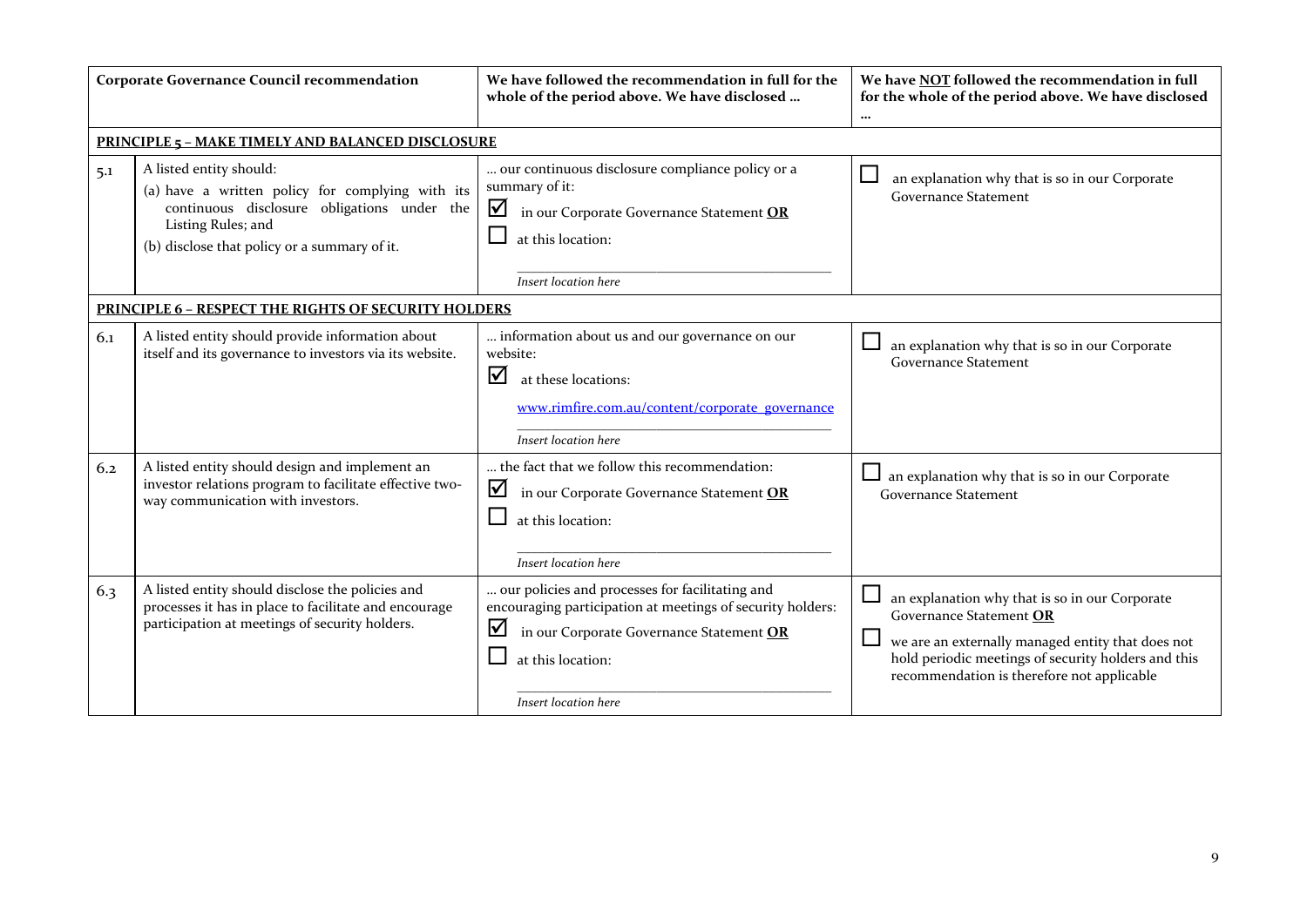|     | <b>Corporate Governance Council recommendation</b>                                                                                                                                                                                                                                                                                                                                                                                                                                                                                                                                                                                                                                                                                                | We have followed the recommendation in full for the<br>whole of the period above. We have disclosed                                                                                                                                                                                                                                                                                                                                                                                                                                                                                                                                                                                                                                                                                                                                                                                                                 | We have <b>NOT</b> followed the recommendation in full<br>for the whole of the period above. We have disclosed |
|-----|---------------------------------------------------------------------------------------------------------------------------------------------------------------------------------------------------------------------------------------------------------------------------------------------------------------------------------------------------------------------------------------------------------------------------------------------------------------------------------------------------------------------------------------------------------------------------------------------------------------------------------------------------------------------------------------------------------------------------------------------------|---------------------------------------------------------------------------------------------------------------------------------------------------------------------------------------------------------------------------------------------------------------------------------------------------------------------------------------------------------------------------------------------------------------------------------------------------------------------------------------------------------------------------------------------------------------------------------------------------------------------------------------------------------------------------------------------------------------------------------------------------------------------------------------------------------------------------------------------------------------------------------------------------------------------|----------------------------------------------------------------------------------------------------------------|
| 6.4 | A listed entity should give security holders the option<br>to receive communications from, and send<br>communications to, the entity and its security<br>registry electronically.                                                                                                                                                                                                                                                                                                                                                                                                                                                                                                                                                                 | the fact that we follow this recommendation:<br>☑<br>in our Corporate Governance Statement OR<br>at this location:<br>Insert location here                                                                                                                                                                                                                                                                                                                                                                                                                                                                                                                                                                                                                                                                                                                                                                          | $\mathcal{L}_{\mathcal{A}}$<br>an explanation why that is so in our Corporate<br><b>Governance Statement</b>   |
|     | <b>PRINCIPLE 7 - RECOGNISE AND MANAGE RISK</b>                                                                                                                                                                                                                                                                                                                                                                                                                                                                                                                                                                                                                                                                                                    |                                                                                                                                                                                                                                                                                                                                                                                                                                                                                                                                                                                                                                                                                                                                                                                                                                                                                                                     |                                                                                                                |
| 7.1 | The board of a listed entity should:<br>(a) have a committee or committees to oversee risk,<br>each of which:<br>(1) has at least three members, a majority of<br>whom are independent directors; and<br>(2) is chaired by an independent director,<br>and disclose:<br>(3) the charter of the committee;<br>(4) the members of the committee; and<br>$(5)$ as at the end of each reporting period, the<br>number of times the committee met<br>throughout the period and the individual<br>attendances of the members at those<br>meetings; OR<br>(b) if it does not have a risk committee or committees<br>that satisfy (a) above, disclose that fact and the<br>processes it employs for overseeing the entity's<br>risk management framework. | [If the entity complies with paragraph (a):]<br>the fact that we have a committee or committees to<br>oversee risk that comply with paragraphs (1) and (2):<br>$\Box$ in our Corporate Governance Statement OR<br>at this location:<br>Insert location here<br>and a copy of the charter of the committee:<br>$\mathbf{\nabla}$ at this location:<br>www.rimfire.com.au/content/annual_reports<br>and the information referred to in paragraphs (4) and<br>(5):<br>in our Corporate Governance Statement OR<br>☑<br>at this location:<br>www.rimfire.com.au/content/annual_reports<br>Insert location here<br>[If the entity complies with paragraph (b):]<br>the fact that we do not have a risk committee or<br>committees that satisfy (a) and the processes we employ<br>for overseeing our risk management framework:<br>in our Corporate Governance Statement OR<br>at this location:<br>Insert location here | ⊻<br>an explanation why that is so in our Corporate<br><b>Governance Statement</b>                             |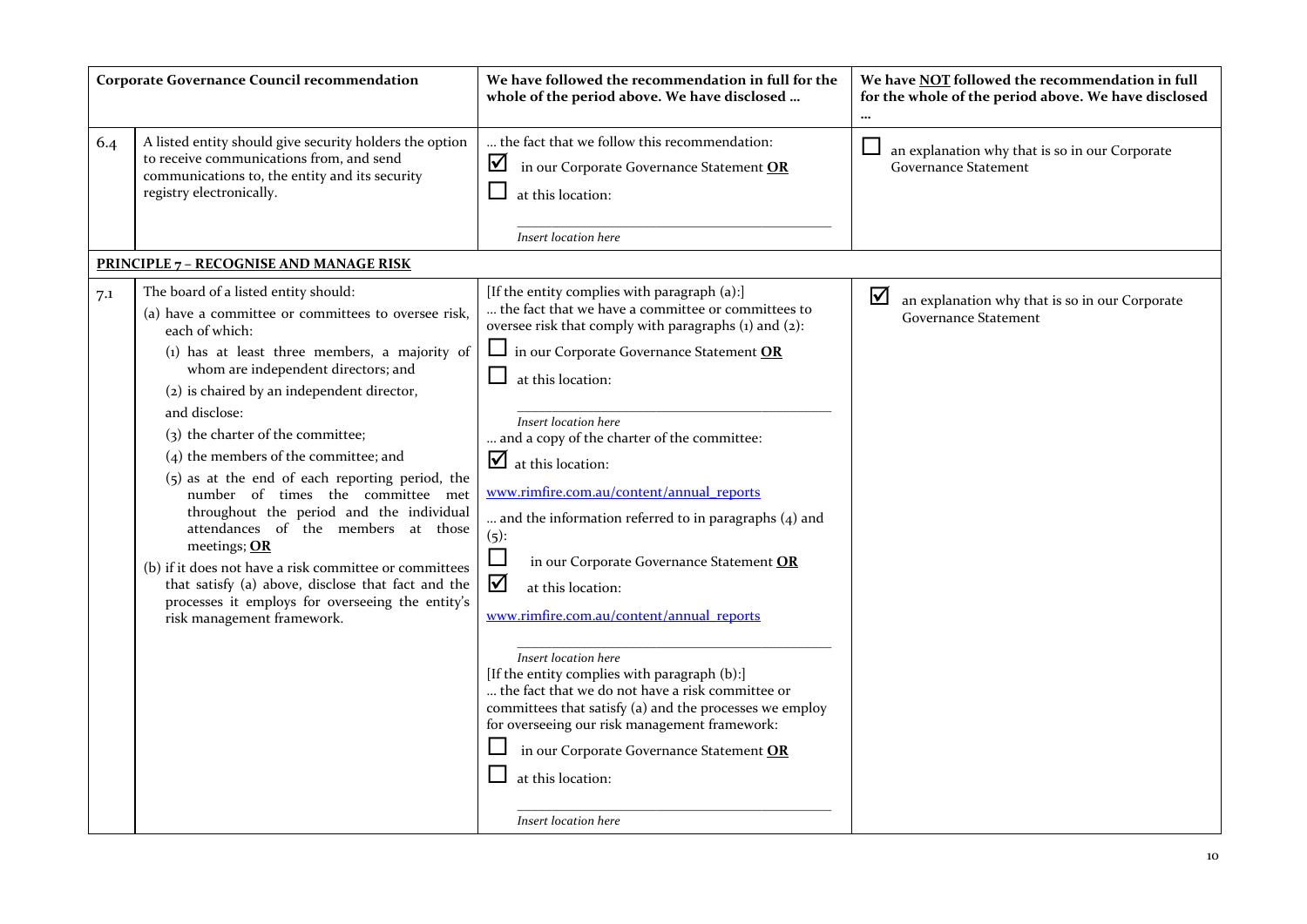|     | <b>Corporate Governance Council recommendation</b>                                                                                                                                                                                                                                                                                                                        | We have followed the recommendation in full for the<br>whole of the period above. We have disclosed                                                                                                                                                                                                                                                                                                                                                                                                                                                                                                      | We have NOT followed the recommendation in full<br>for the whole of the period above. We have disclosed<br>$\cdots$ |
|-----|---------------------------------------------------------------------------------------------------------------------------------------------------------------------------------------------------------------------------------------------------------------------------------------------------------------------------------------------------------------------------|----------------------------------------------------------------------------------------------------------------------------------------------------------------------------------------------------------------------------------------------------------------------------------------------------------------------------------------------------------------------------------------------------------------------------------------------------------------------------------------------------------------------------------------------------------------------------------------------------------|---------------------------------------------------------------------------------------------------------------------|
| 7.2 | The board or a committee of the board should:<br>(a) review the entity's risk management framework at<br>least annually to satisfy itself that it continues to<br>be sound; and<br>(b) disclose, in relation to each reporting period,<br>whether such a review has taken place.                                                                                          | the fact that we follow this recommendation:<br>$\triangledown$<br>in our Corporate Governance Statement OR<br>at this location:<br>Insert location here                                                                                                                                                                                                                                                                                                                                                                                                                                                 | an explanation why that is so in our Corporate<br><b>Governance Statement</b>                                       |
| 7.3 | A listed entity should disclose:<br>(a) if it has an internal audit function, how the<br>function is structured and what role it performs;<br>OR<br>(b) if it does not have an internal audit function, that<br>fact and the processes it employs for evaluating<br>and continually improving the effectiveness of its<br>risk management and internal control processes. | [If the entity complies with paragraph (a):]<br>how our internal audit function is structured and what<br>role it performs:<br>in our Corporate Governance Statement OR<br>$\Box$<br>$\Box$<br>at this location:<br>Insert location here<br>[If the entity complies with paragraph (b):]<br>the fact that we do not have an internal audit function<br>and the processes we employ for evaluating and<br>continually improving the effectiveness of our risk<br>management and internal control processes:<br>⊻<br>in our Corporate Governance Statement OR<br>at this location:<br>Insert location here | $\Delta$<br>an explanation why that is so in our Corporate<br><b>Governance Statement</b>                           |
| 7.4 | A listed entity should disclose whether it has any<br>material exposure to economic, environmental and<br>social sustainability risks and, if it does, how it<br>manages or intends to manage those risks.                                                                                                                                                                | whether we have any material exposure to economic,<br>environmental and social sustainability risks and, if we do,<br>how we manage or intend to manage those risks:<br>$\blacktriangledown$<br>in our Corporate Governance Statement OR<br>at this location:<br>Insert location here                                                                                                                                                                                                                                                                                                                    | an explanation why that is so in our Corporate<br><b>Governance Statement</b>                                       |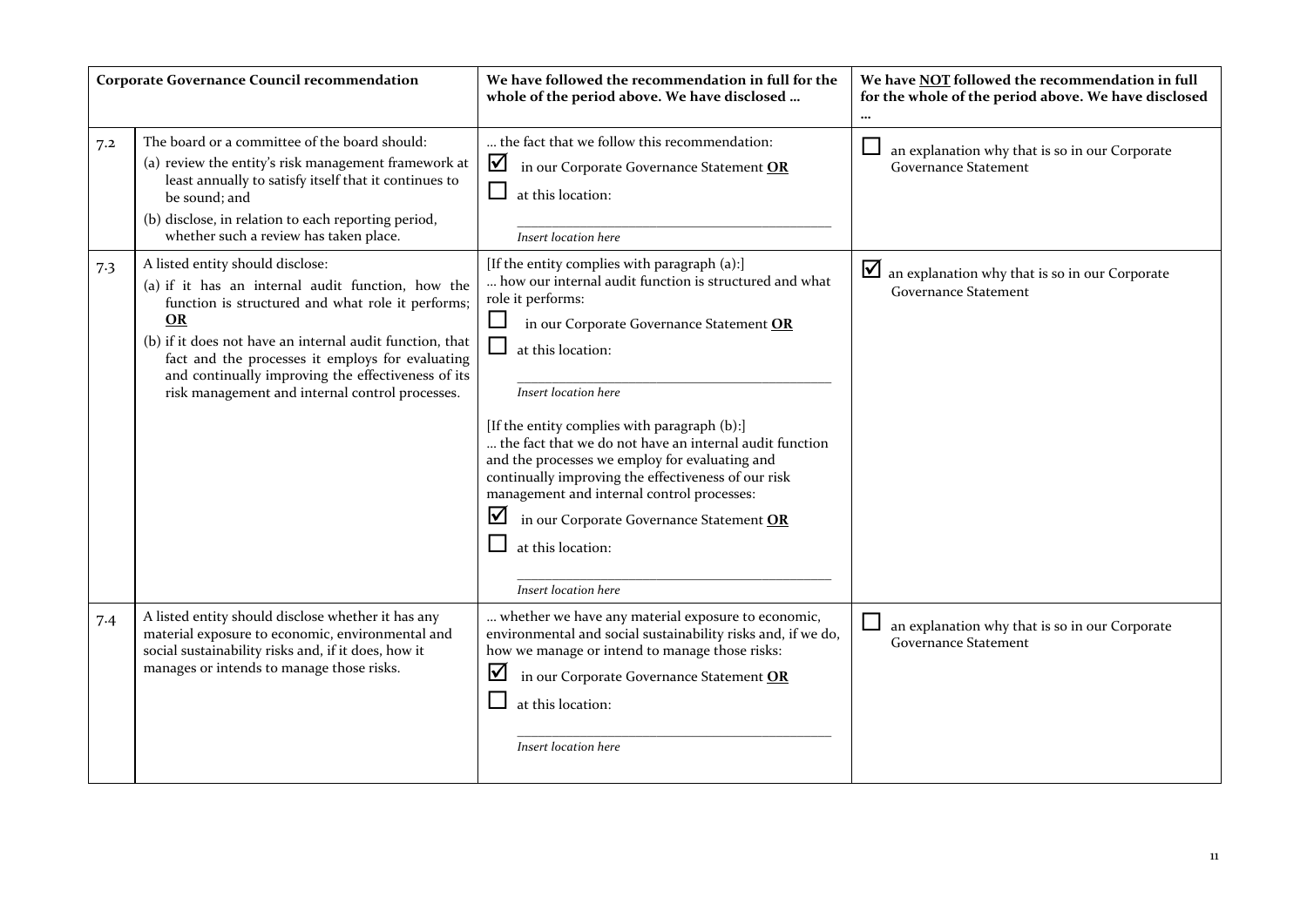|     | <b>Corporate Governance Council recommendation</b>                                                                                                                                                                                                                                                                                                                                                                                                                                                                                                                                                                                                                                                                                                                                                     | We have followed the recommendation in full for the<br>whole of the period above. We have disclosed                                                                                                                                                                                                                                                                                                                                                                                                                                                                                                                                                                                                                                                                                                                                                                                                                  | We have NOT followed the recommendation in full<br>for the whole of the period above. We have disclosed<br>$\cdots$                                                     |
|-----|--------------------------------------------------------------------------------------------------------------------------------------------------------------------------------------------------------------------------------------------------------------------------------------------------------------------------------------------------------------------------------------------------------------------------------------------------------------------------------------------------------------------------------------------------------------------------------------------------------------------------------------------------------------------------------------------------------------------------------------------------------------------------------------------------------|----------------------------------------------------------------------------------------------------------------------------------------------------------------------------------------------------------------------------------------------------------------------------------------------------------------------------------------------------------------------------------------------------------------------------------------------------------------------------------------------------------------------------------------------------------------------------------------------------------------------------------------------------------------------------------------------------------------------------------------------------------------------------------------------------------------------------------------------------------------------------------------------------------------------|-------------------------------------------------------------------------------------------------------------------------------------------------------------------------|
|     | <b>PRINCIPLE 8 - REMUNERATE FAIRLY AND RESPONSIBLY</b>                                                                                                                                                                                                                                                                                                                                                                                                                                                                                                                                                                                                                                                                                                                                                 |                                                                                                                                                                                                                                                                                                                                                                                                                                                                                                                                                                                                                                                                                                                                                                                                                                                                                                                      |                                                                                                                                                                         |
| 8.1 | The board of a listed entity should:<br>(a) have a remuneration committee which:<br>(1) has at least three members, a majority of<br>whom are independent directors; and<br>(2) is chaired by an independent director,<br>and disclose:<br>(3) the charter of the committee;<br>(4) the members of the committee; and<br>$(5)$ as at the end of each reporting period, the<br>number of times the committee met<br>throughout the period and the individual<br>attendances of the members at those<br>meetings; OR<br>(b) if it does not have a remuneration committee,<br>disclose that fact and the processes it employs for<br>setting the level and composition of remuneration<br>for directors and senior executives and ensuring<br>that such remuneration is appropriate and not<br>excessive. | [If the entity complies with paragraph (a):]<br>the fact that we have a remuneration committee that<br>complies with paragraphs $(i)$ and $(2)$ :<br>$\blacksquare$ in our Corporate Governance Statement OR<br>at this location:<br>Insert location here<br>and a copy of the charter of the committee:<br>$\Delta$ at this location:<br>www.rimfire.com.au/content/corporate_governance<br>and the information referred to in paragraphs (4) and<br>$(5)$ :<br>$\Box$<br>in our Corporate Governance Statement OR<br>$\overline{\mathbf{y}}$ at this location:<br>www.rimfire.com.au/content/annual_reports<br>Insert location here<br>[If the entity complies with paragraph (b):]<br>the fact that we do not have a remuneration committee<br>and the processes we employ for setting the level and<br>composition of remuneration for directors and senior<br>executives and ensuring that such remuneration is | an explanation why that is so in our Corporate<br>Governance Statement OR<br>we are an externally managed entity and this<br>recommendation is therefore not applicable |
|     |                                                                                                                                                                                                                                                                                                                                                                                                                                                                                                                                                                                                                                                                                                                                                                                                        | appropriate and not excessive:<br>in our Corporate Governance Statement OR<br>at this location:<br>Insert location here                                                                                                                                                                                                                                                                                                                                                                                                                                                                                                                                                                                                                                                                                                                                                                                              |                                                                                                                                                                         |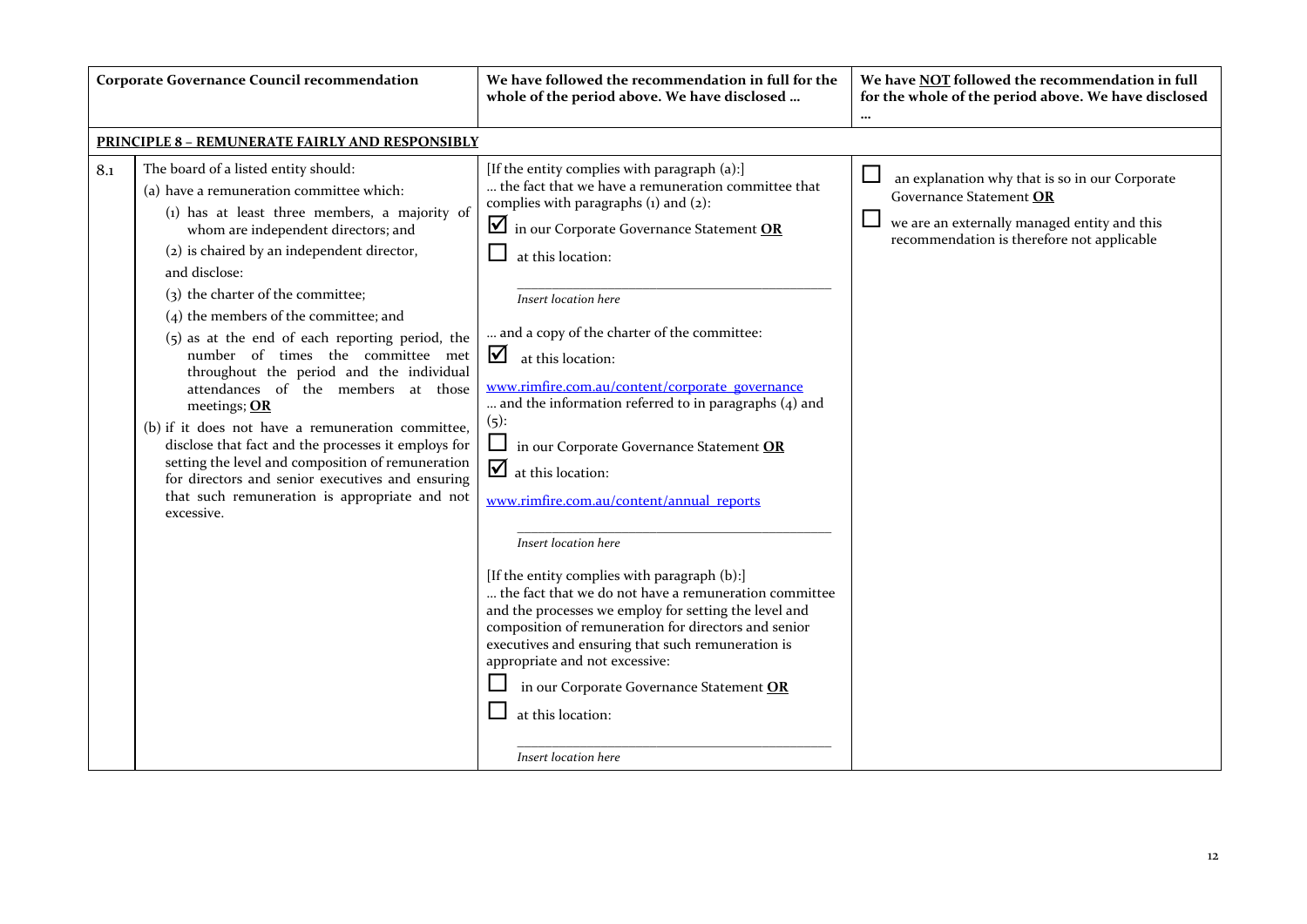|     | <b>Corporate Governance Council recommendation</b>                                                                                                                                                                                                                                                                                                                                                                                      | We have followed the recommendation in full for the<br>whole of the period above. We have disclosed                                                                                                                                                                                 | We have NOT followed the recommendation in full<br>for the whole of the period above. We have disclosed<br>$\cdots$                                                                                                                                                                          |
|-----|-----------------------------------------------------------------------------------------------------------------------------------------------------------------------------------------------------------------------------------------------------------------------------------------------------------------------------------------------------------------------------------------------------------------------------------------|-------------------------------------------------------------------------------------------------------------------------------------------------------------------------------------------------------------------------------------------------------------------------------------|----------------------------------------------------------------------------------------------------------------------------------------------------------------------------------------------------------------------------------------------------------------------------------------------|
| 8.2 | A listed entity should separately disclose its policies<br>and practices regarding the remuneration of non-<br>executive directors and the remuneration of<br>executive directors and other senior executives.                                                                                                                                                                                                                          | separately our remuneration policies and practices<br>regarding the remuneration of non-executive directors and<br>the remuneration of executive directors and other senior<br>executives:<br>in our Corporate Governance Statement OR<br>at this location:<br>Insert location here | an explanation why that is so in our Corporate<br>Governance Statement OR<br>we are an externally managed entity and this<br>recommendation is therefore not applicable                                                                                                                      |
| 8.3 | listed entity which has an equity-based<br>A<br>remuneration scheme should:<br>(a) have a policy on whether participants are<br>permitted to enter into transactions (whether<br>through the use of derivatives or otherwise)<br>which limit the economic risk of participating in<br>the scheme; and<br>(b) disclose that policy or a summary of it.<br><b>ADDITIONAL DISCLOSURES APPLICABLE TO EXTERNALLY MANAGED LISTED ENTITIES</b> | our policy on this issue or a summary of it:<br>in our Corporate Governance Statement OR<br>at this location:<br>Insert location here                                                                                                                                               | an explanation why that is so in our Corporate<br>Governance Statement OR<br>□ we do not have an equity-based remuneration scheme<br>and this recommendation is therefore not applicable<br>OR<br>we are an externally managed entity and this<br>recommendation is therefore not applicable |
|     | Alternative to Recommendation 1.1 for externally<br>managed listed entities:<br>The responsible entity of an externally managed<br>listed entity should disclose:<br>(a) the arrangements between the responsible entity<br>and the listed entity for managing the affairs of<br>the listed entity;<br>(b) the role and responsibility of the board of the<br>for overseeing<br>responsible<br>entity<br>those<br>arrangements.         | the information referred to in paragraphs (a) and (b):<br>N/A                                                                                                                                                                                                                       | an explanation why that is so in our Corporate<br><b>Governance Statement</b>                                                                                                                                                                                                                |
|     | Alternative to Recommendations 8.1, 8.2 and 8.3 for<br>externally managed listed entities:<br>An externally managed listed entity should clearly<br>disclose the terms governing the remuneration of the<br>manager.                                                                                                                                                                                                                    | the terms governing our remuneration as manager of<br>the entity:<br>N/A                                                                                                                                                                                                            | an explanation why that is so in our Corporate<br><b>Governance Statement</b>                                                                                                                                                                                                                |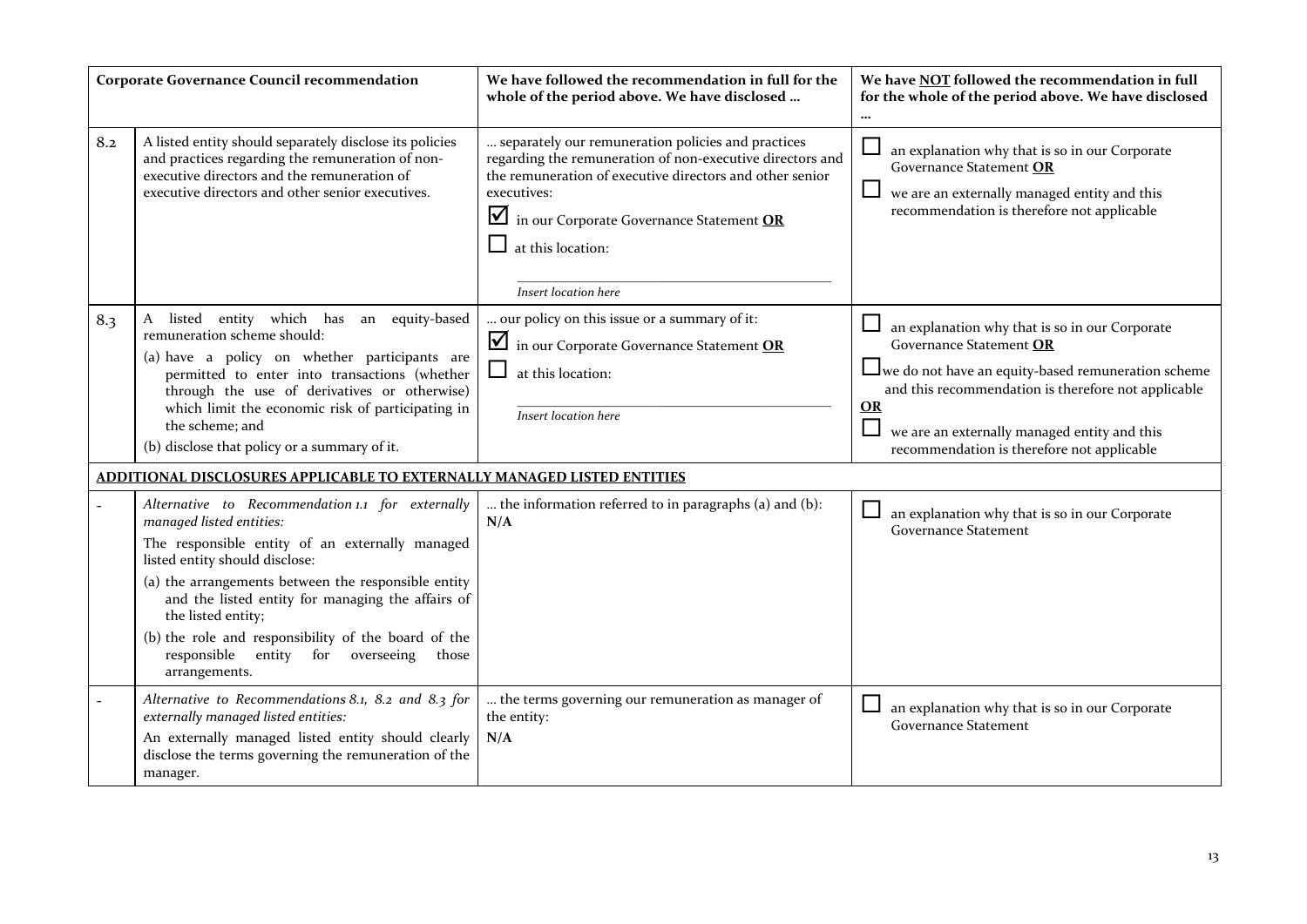

## Corporate governance statement

This document discloses the extent to which Rimfire Pacific Mining NL ACN 006 911 744 (**Company**) has followed the recommendations set by the ASX Corporate Governance Council in the third edition of its Corporate Governance Principles and Recommendations (**ASX Recommendations**) during the relevant part of the reporting period.

This document is current as at 27 September 2018 and has been approved by the board of the Company.

| PRINCIPLES AND RECOMMENDATIONS                                                                                                                                                                                                                                                                                                                               | <b>COMPLY</b><br>(YES/NO) | <b>EXPLANATION</b>                                                                                                                                                                                                                                                                                                                                                                                                                                                                                                                                                                                                                                                                                                                                                                                                                                                                                                                                                                                                                                                                                                                                                                                                                                                                                                                                                                                                                                                                                                                               |
|--------------------------------------------------------------------------------------------------------------------------------------------------------------------------------------------------------------------------------------------------------------------------------------------------------------------------------------------------------------|---------------------------|--------------------------------------------------------------------------------------------------------------------------------------------------------------------------------------------------------------------------------------------------------------------------------------------------------------------------------------------------------------------------------------------------------------------------------------------------------------------------------------------------------------------------------------------------------------------------------------------------------------------------------------------------------------------------------------------------------------------------------------------------------------------------------------------------------------------------------------------------------------------------------------------------------------------------------------------------------------------------------------------------------------------------------------------------------------------------------------------------------------------------------------------------------------------------------------------------------------------------------------------------------------------------------------------------------------------------------------------------------------------------------------------------------------------------------------------------------------------------------------------------------------------------------------------------|
| Principle 1: Lay solid foundations for management and oversight                                                                                                                                                                                                                                                                                              |                           |                                                                                                                                                                                                                                                                                                                                                                                                                                                                                                                                                                                                                                                                                                                                                                                                                                                                                                                                                                                                                                                                                                                                                                                                                                                                                                                                                                                                                                                                                                                                                  |
| <b>Recommendation 1.1</b><br>A listed entity should disclose:<br>(a) the respective roles and responsibilities of its board and management; and<br>(b) those matters expressly reserved to the board and those delegated to<br>management.                                                                                                                   | Yes<br>Yes                | The Board, in conjunction with the Managing Director and Chief Executive<br>Officer, defines and sets the Company's business objectives and strategy.<br>The role of the Board is to lead and oversee the management and direction of<br>the Company, approve and monitor plans, budgets and organisation, and<br>oversee risk and compliance. The Board reports to Shareholders and<br>regulators as required.<br>The Managing Director and Chief Executive Officer leads the Company in<br>executing the Company strategy, and in managing all Company operations,<br>finances, human resources, reporting and compliance. The Managing Director<br>and Chief Executive Officer reports directly to the Board and regularly<br>consults with the Chairman and individual Directors on matters of relevance<br>and of individual expertise. The Managing Director and Chief Executive<br>Officer is responsible for reporting on matters of compliance, takes<br>responsibility for risk management processes and a review of executive<br>management, remuneration practices and insurance needs of the Company.<br>The Board has delegated all day to day management of the Company to the<br>executive management, subject to any specific expertise requested by<br>management of the Board, on a case by case basis. Major contracts for<br>procurement and matters involving significant commitment of Company<br>resources are required to be consulted with the Chairman, and submitted to<br>the Board for approval where appropriate. |
| <b>Recommendation 1.2</b><br>A listed entity should:<br>undertake appropriate checks before appointing a person, or putting<br>(a)<br>forward to security holders a candidate for election, as a director; and<br>provide security holders with all material information relevant to a decision<br>(b)<br>on whether or not to elect or re-elect a director. | Yes<br>Yes                | The Company undertakes various checks before appointing or putting<br>forward to the Shareholders a new director and makes regular enquiry as to<br>confirmation of Directors' interests and conflicts. Directors are required to<br>disclose and appropriately report matters that affect their independence and<br>conform to the Company's trading policy governing dealings in the<br>Company's securities, including any related financial instruments.                                                                                                                                                                                                                                                                                                                                                                                                                                                                                                                                                                                                                                                                                                                                                                                                                                                                                                                                                                                                                                                                                     |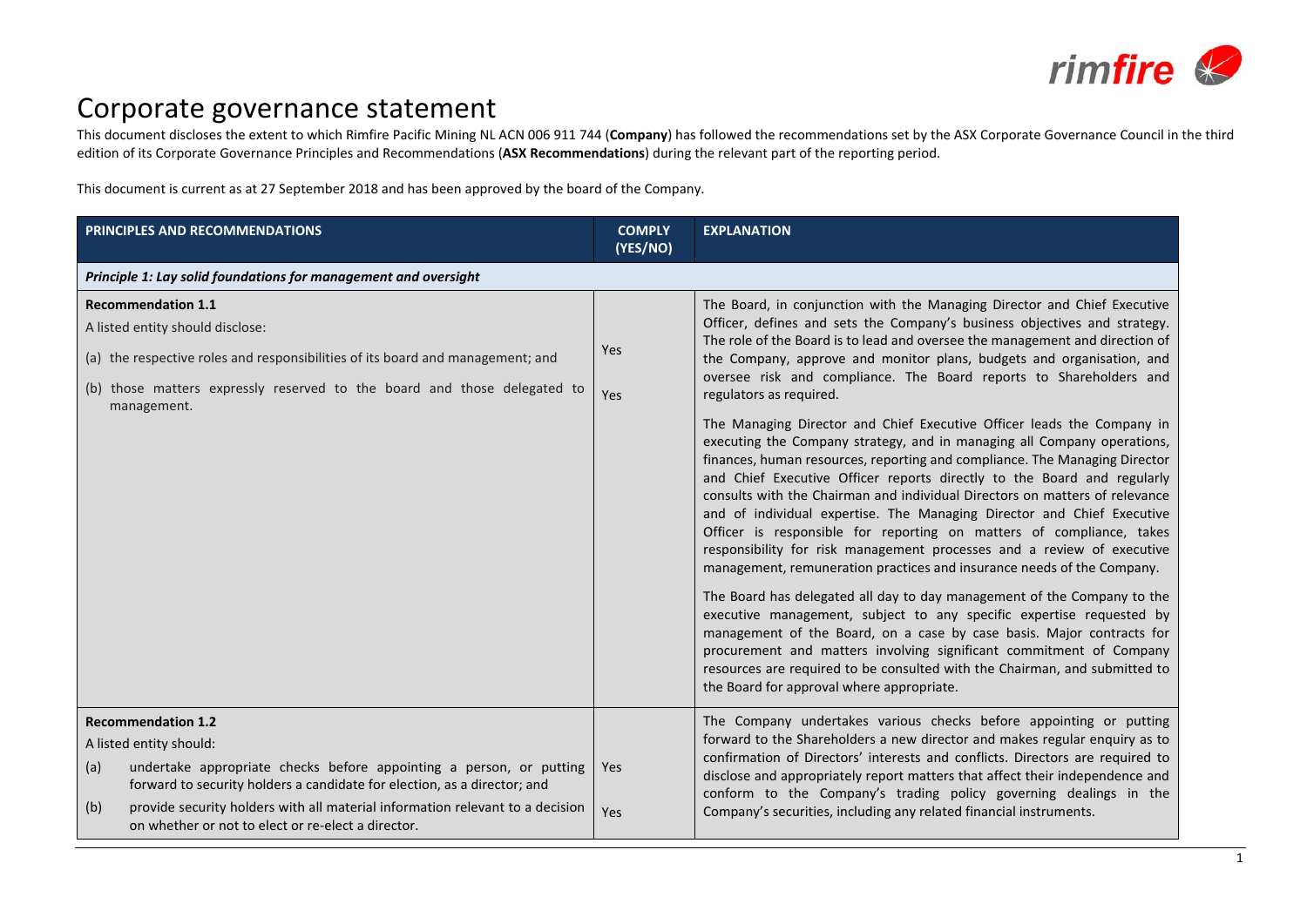|                                                                                                                                                                     |                                                                                                                                                                                                                                                                                                                                                                                                                                                                                                                                                                                                                                                                                                                                                                                                                                                                                                                                                           |                                                   |          |                                                            | Information regarding Directors seeking re-election is presented to<br>Shareholders as part of the Company's Notice of Meeting papers.                                                                                                                                                                                                                                                                                                                                                                                                                                                                                                                                                                                                                                                                                                                                                                                                                                                                                                                                                                                                                                                                                                                                                                                                                                                                                                    |                                                         |                                         |  |
|---------------------------------------------------------------------------------------------------------------------------------------------------------------------|-----------------------------------------------------------------------------------------------------------------------------------------------------------------------------------------------------------------------------------------------------------------------------------------------------------------------------------------------------------------------------------------------------------------------------------------------------------------------------------------------------------------------------------------------------------------------------------------------------------------------------------------------------------------------------------------------------------------------------------------------------------------------------------------------------------------------------------------------------------------------------------------------------------------------------------------------------------|---------------------------------------------------|----------|------------------------------------------------------------|-------------------------------------------------------------------------------------------------------------------------------------------------------------------------------------------------------------------------------------------------------------------------------------------------------------------------------------------------------------------------------------------------------------------------------------------------------------------------------------------------------------------------------------------------------------------------------------------------------------------------------------------------------------------------------------------------------------------------------------------------------------------------------------------------------------------------------------------------------------------------------------------------------------------------------------------------------------------------------------------------------------------------------------------------------------------------------------------------------------------------------------------------------------------------------------------------------------------------------------------------------------------------------------------------------------------------------------------------------------------------------------------------------------------------------------------|---------------------------------------------------------|-----------------------------------------|--|
| <b>Recommendation 1.3</b><br>A listed entity should have a written agreement with each director and senior<br>executive setting out the terms of their appointment. |                                                                                                                                                                                                                                                                                                                                                                                                                                                                                                                                                                                                                                                                                                                                                                                                                                                                                                                                                           | Yes                                               |          |                                                            | Each director and senior executive is required to enter into a written<br>agreement with the Company which sets out the terms of their appointment.<br>Details of executive contracts in place are also detailed in the Remuneration<br>Report contained in the Company's 2018 Directors and Financial Report.                                                                                                                                                                                                                                                                                                                                                                                                                                                                                                                                                                                                                                                                                                                                                                                                                                                                                                                                                                                                                                                                                                                            |                                                         |                                         |  |
| board.                                                                                                                                                              | <b>Recommendation 1.4</b><br>The company secretary of a listed entity should be accountable directly to the<br>board, through the chair, on all matters to do with the proper functioning of the                                                                                                                                                                                                                                                                                                                                                                                                                                                                                                                                                                                                                                                                                                                                                          | Yes                                               |          | company secretarial matters.                               | The Company Secretary reports directly to the Board via the Chair on                                                                                                                                                                                                                                                                                                                                                                                                                                                                                                                                                                                                                                                                                                                                                                                                                                                                                                                                                                                                                                                                                                                                                                                                                                                                                                                                                                      |                                                         |                                         |  |
| (a)<br>(b)<br>(c)                                                                                                                                                   | <b>Recommendation 1.5</b><br>A listed entity should:<br>have a diversity policy which includes requirements for the board:<br>to set measurable objectives for achieving gender diversity; and<br>(i)<br>(ii) to assess annually both the objectives and the entity's progress in<br>achieving them;<br>disclose that policy or a summary or it; and<br>disclose as at the end of each reporting period:<br>the measurable objectives for achieving gender diversity set by the<br>(i)<br>board in accordance with the entity's diversity policy and its progress<br>towards achieving them; and<br>either:<br>(ii)<br>(A) the respective proportions of men and women on the board, in<br>senior executive positions and across the whole organisation<br>(including how the entity has defined "senior executive" for<br>these purposes); or<br>(B) the entity's "Gender Equality Indicators", as defined in the<br>Workplace Gender Equality Act 2012. | <b>No</b><br><b>No</b><br><b>No</b><br>Yes<br>N/A | follows: | the objectives for achieving diversity.<br>Gender<br>No of | The Company has not adopted an express policy specifically addressing the<br>achievement of gender diversity. Due to the current limited size of the Board,<br>the Board does not consider it necessary to have a gender diversity policy,<br>but will consider adopting a policy in the future. Furthermore, the Company<br>has not set any objectives for achieving gender diversity. Should a gender<br>diversity policy be considered appropriate for the Company in the future due<br>to increases in size of the organisation, the policy will specifically deal with<br>The Company adopts a common-sense approach that a person of the right<br>experience, skills and aptitude for a particular vocational need will be chosen<br>for a vacancy within the Company. This has resulted in diversity in the<br>workplace as a natural outcome, rather than a formulated approach.<br>The Company is committed to ensuring that the appropriate mix of skills and<br>expertise, are considered when employing staff at all levels of the<br>organisation and when making new senior executive and Board<br>appointments and is satisfied that the composition of employees, senior<br>executives and members of the Board is appropriate.<br>The proportion of women on the board, women in senior executive positions<br>and women employees in the whole organisation as at reporting date was as<br><b>Board</b><br>$\mathbf{1}$ | <b>Senior</b><br>executive<br>positions<br>$\mathbf{1}$ | Whole<br>organisation<br>$\overline{4}$ |  |
|                                                                                                                                                                     |                                                                                                                                                                                                                                                                                                                                                                                                                                                                                                                                                                                                                                                                                                                                                                                                                                                                                                                                                           |                                                   |          | women<br>% women                                           | 25%                                                                                                                                                                                                                                                                                                                                                                                                                                                                                                                                                                                                                                                                                                                                                                                                                                                                                                                                                                                                                                                                                                                                                                                                                                                                                                                                                                                                                                       | 33.3.%                                                  | 30.8%                                   |  |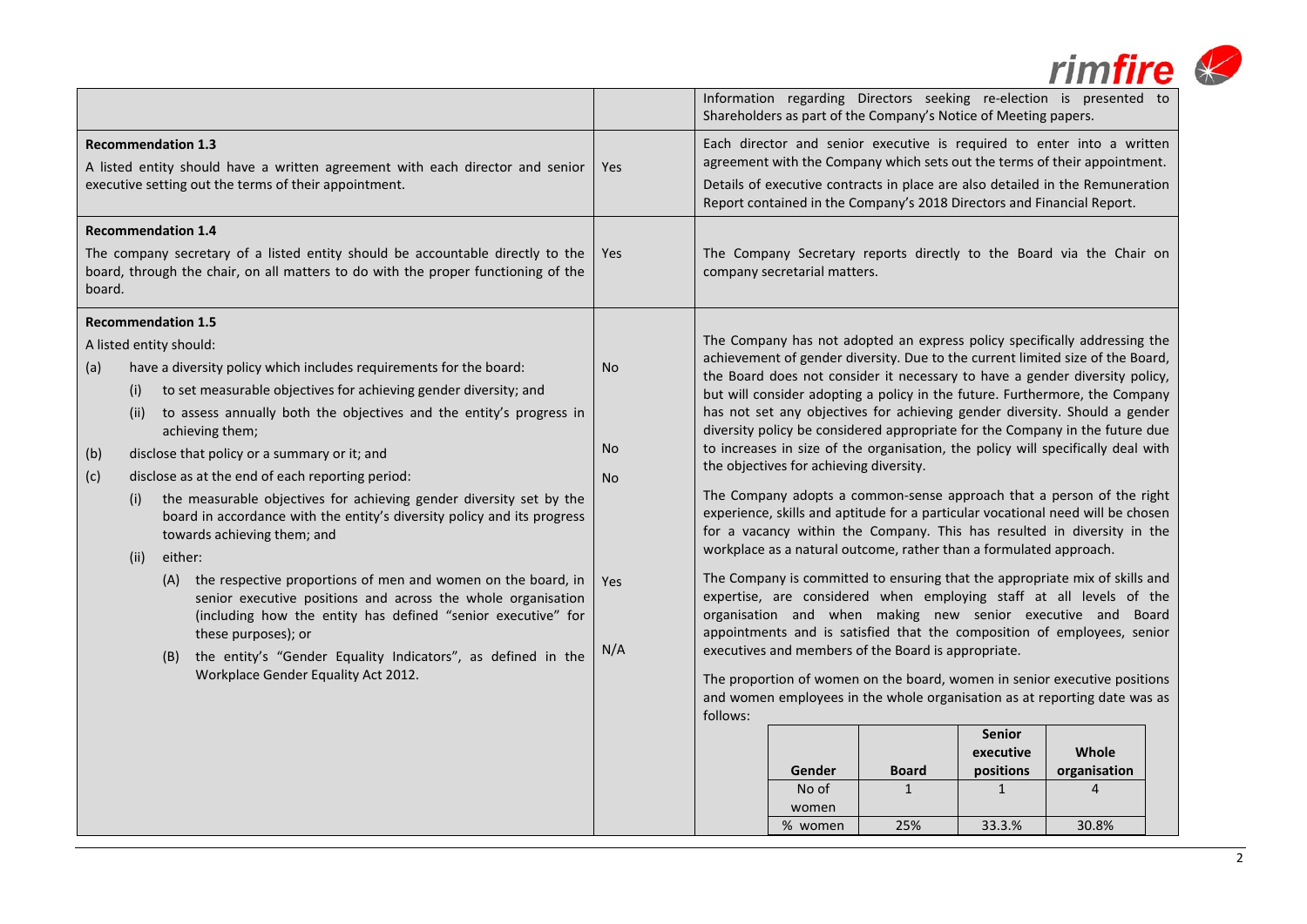|            |                                                                                                                                                                                                                                                                                                                                                                                                                                                                                                  |                                 | $rim$ fire                                                                                                                                                                                                                                                                                                                                                                                                                                                                                                                                                                                                                          |
|------------|--------------------------------------------------------------------------------------------------------------------------------------------------------------------------------------------------------------------------------------------------------------------------------------------------------------------------------------------------------------------------------------------------------------------------------------------------------------------------------------------------|---------------------------------|-------------------------------------------------------------------------------------------------------------------------------------------------------------------------------------------------------------------------------------------------------------------------------------------------------------------------------------------------------------------------------------------------------------------------------------------------------------------------------------------------------------------------------------------------------------------------------------------------------------------------------------|
| (a)<br>(b) | <b>Recommendation 1.6</b><br>A listed entity should:<br>have and disclose a process for periodically evaluating the performance of<br>the board, its committees and individual directors; and<br>disclose in relation to each reporting period, whether a performance<br>evaluation was undertaken in the reporting period in accordance with that<br>process.<br><b>Recommendation 1.7</b>                                                                                                      | <b>Yes</b><br>Yes               | The Remuneration and Nomination Committee is responsible for evaluating<br>the performance of individual directors, the Board and the performance of its<br>Committees and is generally conducted on an annual basis.<br>Performance evaluation of the Board is currently in progress and being<br>undertaken for the period. This is part of an annual performance evaluation<br>policy and process that has been adopted by the Remuneration and<br>Nomination Committee for the evaluation of the Board.                                                                                                                         |
| (a)<br>(b) | A listed entity should:<br>have and disclose a process for periodically evaluating the performance of<br>its senior executives; and<br>disclose in relation to each reporting period, whether a performance<br>evaluation was undertaken in the reporting period in accordance with that<br>process.                                                                                                                                                                                             | <b>Yes</b><br>Yes               | The Nomination and Remuneration Committee is responsible for periodically<br>evaluating the performance of the Company's senior executives.<br>Performance evaluations are currently being undertaken and is part of the<br>performance evaluation policy that has been adopted by the Remuneration<br>and Nomination Committee for evaluation of Senior Executives.                                                                                                                                                                                                                                                                |
|            | PRINCIPLES AND RECOMMENDATIONS<br>Principle 2: Structure the board to add value                                                                                                                                                                                                                                                                                                                                                                                                                  | <b>COMPLY</b><br>(YES/NO)       | <b>EXPLANATION</b>                                                                                                                                                                                                                                                                                                                                                                                                                                                                                                                                                                                                                  |
| (a)        | <b>Recommendation 2.1</b><br>The board of a listed entity should:<br>have a nomination committee which:<br>has at least three members, a majority of whom are independent<br>(i)<br>directors; and<br>is chaired by an independent director,<br>(ii)<br>and disclose:<br>the charter of the committee;<br>(iii)<br>the members of the committee; and<br>(iv)<br>as at the end of each reporting period, the number of times the<br>(v)<br>committee met throughout the period and the individual | Yes<br>Yes<br>Yes<br>Yes<br>Yes | The Company has established a Nomination and Remuneration Committee,<br>which has responsibility for nomination matters. The Committee comprises<br>of three non-executive directors. The Committee Chair is not the Chairman of<br>the Company as recommended in the Corporate Governance guidelines.<br>A copy of the Committee's Charter is available on the Company's website at<br>the following link: http://www.rimfire.com.au/irm/content/corporate-<br>governance.aspx?RID=319<br>The Members of the Committee are:<br>Andrew Greville (Chair) - Independent Director<br>Ramona Enconniere (Member) - Independent Director |
| (b)        | attendances of the members at those meetings; or<br>if it does not have a nomination committee, disclose that fact and the<br>processes it employs to address board succession issues and to ensure that<br>the board has the appropriate balance of skills, experience, independence<br>and knowledge of the entity to enable it to discharge its duties and<br>responsibilities effectively.                                                                                                   | N/A                             | Ian McCubbing (Member) - Independent Director<br>The number of times the Committee met throughout the period and the<br>individual attendances of the Members at those meetings is disclosed in the<br>Director's Report contained in the Company's 2018 Directors and Financial<br>Report.                                                                                                                                                                                                                                                                                                                                         |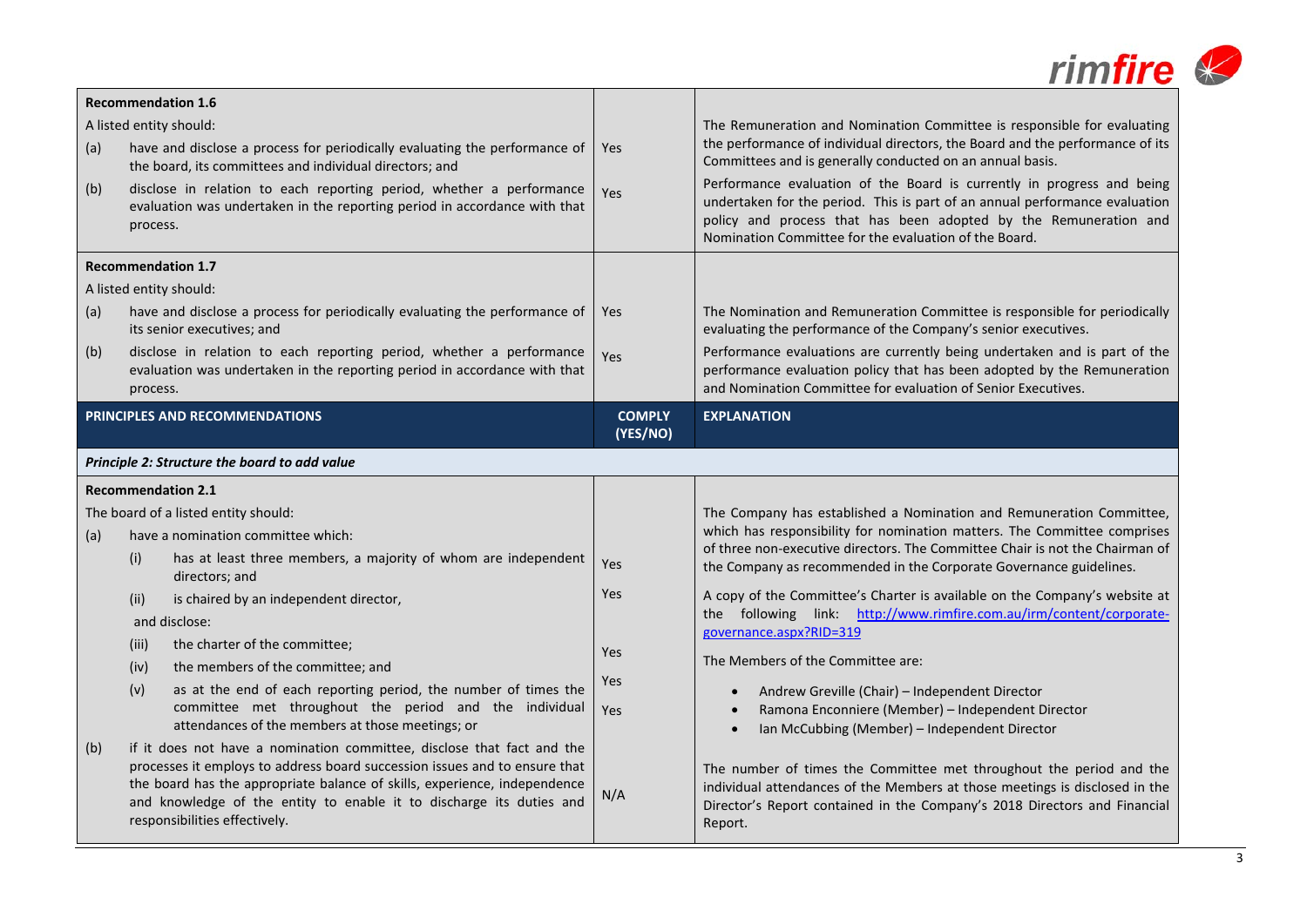|                                                                                                                                                                                                                       |            | rimfire                                                                                                                                                                                                                                                                                                                                                                                                                                                                                                                                                                                                                                                                                                                                                                                                                                                                                                                                                                                                                                                                                                                                                                                                         |
|-----------------------------------------------------------------------------------------------------------------------------------------------------------------------------------------------------------------------|------------|-----------------------------------------------------------------------------------------------------------------------------------------------------------------------------------------------------------------------------------------------------------------------------------------------------------------------------------------------------------------------------------------------------------------------------------------------------------------------------------------------------------------------------------------------------------------------------------------------------------------------------------------------------------------------------------------------------------------------------------------------------------------------------------------------------------------------------------------------------------------------------------------------------------------------------------------------------------------------------------------------------------------------------------------------------------------------------------------------------------------------------------------------------------------------------------------------------------------|
| <b>Recommendation 2.2</b><br>A listed entity should have and disclose a board skill matrix setting out the mix of<br>skills and diversity that the board currently has or is looking to achieve in its<br>membership. | <b>Yes</b> | A formal board skills matrix is being put together and being evaluated by the<br>Board regarding its suitability and measurement for the Board. As a junior<br>exploration Company, the key skills for Directors and executives are their<br>ability to bring ideas, judgement, business experience, risk assessment skills,<br>and background in the exploration and mining industry. The Directors have<br>appropriate networks, knowledge of capital raising approaches, and<br>experience in exploration for minerals and in project development. Directors<br>and senior managers individually have professional skills in mining, geology,<br>science, finance, banking, international trade and project development. They<br>have experience in procuring services and contracts with suppliers, and in<br>managing within modest resources. Efficiency and effectiveness are key<br>performance measures. The Board has the ability to access specific skill gaps<br>with outside advice as the needs may arise.<br>Details of the skills, expertise and experience of each director are provided in<br>the Director's Report contained in the Company's 2018 Directors and<br><b>Financial Report.</b> |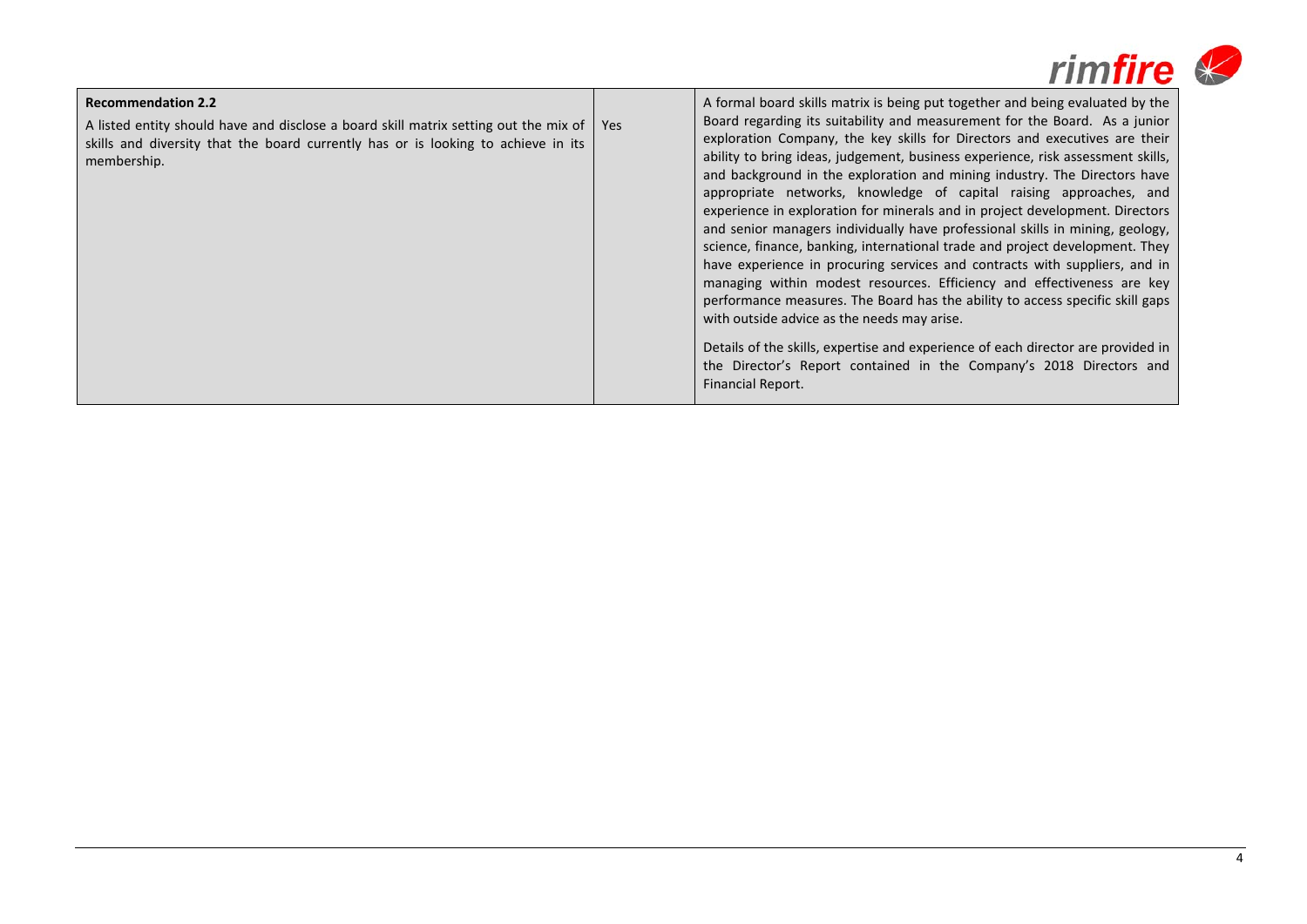|                                                                                                                                                                                                                                                                                                                                                                                                                                                                                                                  |            | <i>rimfire</i>                                                                                                                                                                                                                                                                                                                                                                                                                                                                                                                                                                                                                                                                                                                                                                                                                                                                                                                                                                                                                                                                                                                                 |
|------------------------------------------------------------------------------------------------------------------------------------------------------------------------------------------------------------------------------------------------------------------------------------------------------------------------------------------------------------------------------------------------------------------------------------------------------------------------------------------------------------------|------------|------------------------------------------------------------------------------------------------------------------------------------------------------------------------------------------------------------------------------------------------------------------------------------------------------------------------------------------------------------------------------------------------------------------------------------------------------------------------------------------------------------------------------------------------------------------------------------------------------------------------------------------------------------------------------------------------------------------------------------------------------------------------------------------------------------------------------------------------------------------------------------------------------------------------------------------------------------------------------------------------------------------------------------------------------------------------------------------------------------------------------------------------|
| <b>Recommendation 2.3</b><br>A listed entity should disclose:<br>the names of the directors considered by the board to be independent<br>(a)                                                                                                                                                                                                                                                                                                                                                                     | Yes        | The Board has three independent Directors. Ian McCubbing Non-Executive<br>Chairman, Ramona Enconniere Non-Executive Director and Andrew Greville<br>Non-Executive Director.                                                                                                                                                                                                                                                                                                                                                                                                                                                                                                                                                                                                                                                                                                                                                                                                                                                                                                                                                                    |
| directors;<br>if a director has an interest, position, association or relationship of the type<br>(b)<br>described in Box 2.3 of the ASX Corporate Governance Principles and<br>Recommendation (3rd Edition), but the board is of the opinion that it does<br>not compromise the independence of the director, the nature of the<br>interest, position, association or relationship in question and an explanation<br>of why the board is of that opinion; and<br>the length of service of each director.<br>(c) | N/A<br>Yes | The Board has considered the holdings of shares in the Company by Ian<br>McCubbing, Ramona Enconniere and Andrew Greville and is of the opinion<br>that their respective interests in shares would not materially interfere with,<br>or could be reasonably perceived to interfere with, the independent exercise<br>of their judgement in their position as a Director. The Board also considers<br>that they are otherwise free from any business or other relationship that<br>could materially interfere with, or reasonably be perceived to interfere with,<br>the independent exercise of their judgement, and that each of these<br>Directors is able to fulfil the role of independent Director for the purposes of<br>the ASX Recommendations.<br>John Kaminsky Managing Director and Chief Executive Officer is considered<br>by the Board to not be independent on the basis that he is engaged in an<br>executive management role.<br>The lengths of service are as follows:<br>Ian McCubbing (since July 2016)<br>John Kaminsky (since April 2004)<br>Ramona Enconniere (since April 2005)<br>Andrew Greville (since August 2017) |
| <b>Recommendation 2.4</b><br>A majority of the board of a listed entity should be independent directors.                                                                                                                                                                                                                                                                                                                                                                                                         | Yes        | As noted above in Recommendation 2.3, the Board does have a majority of<br>independent directors. Whilst the Board recognises that it is desirable for the<br>majority of the Board to be independent directors, the Board also considers<br>that the current Board composition reflects an appropriate balance of skills,<br>expertise and experience to achieve its objective of creating and delivering<br>long-term shareholder value.                                                                                                                                                                                                                                                                                                                                                                                                                                                                                                                                                                                                                                                                                                     |
| <b>Recommendation 2.5</b><br>The chair of the board of a listed entity should be an independent director and, in<br>particular, should not be the same person as the CEO of the entity.                                                                                                                                                                                                                                                                                                                          | Yes        | The Chairman, Ian McCubbing is considered an independent Non-Executive<br>Director.<br>The roles of Chairman and Chief Executive Officer are exercised by different<br>individuals, being Ian McCubbing and John Kaminsky respectively.                                                                                                                                                                                                                                                                                                                                                                                                                                                                                                                                                                                                                                                                                                                                                                                                                                                                                                        |
| <b>Recommendation 2.6</b><br>A listed entity should have a program for inducting new directors and providing                                                                                                                                                                                                                                                                                                                                                                                                     | Yes        | The Company reviews its induction program for new Directors annually and                                                                                                                                                                                                                                                                                                                                                                                                                                                                                                                                                                                                                                                                                                                                                                                                                                                                                                                                                                                                                                                                       |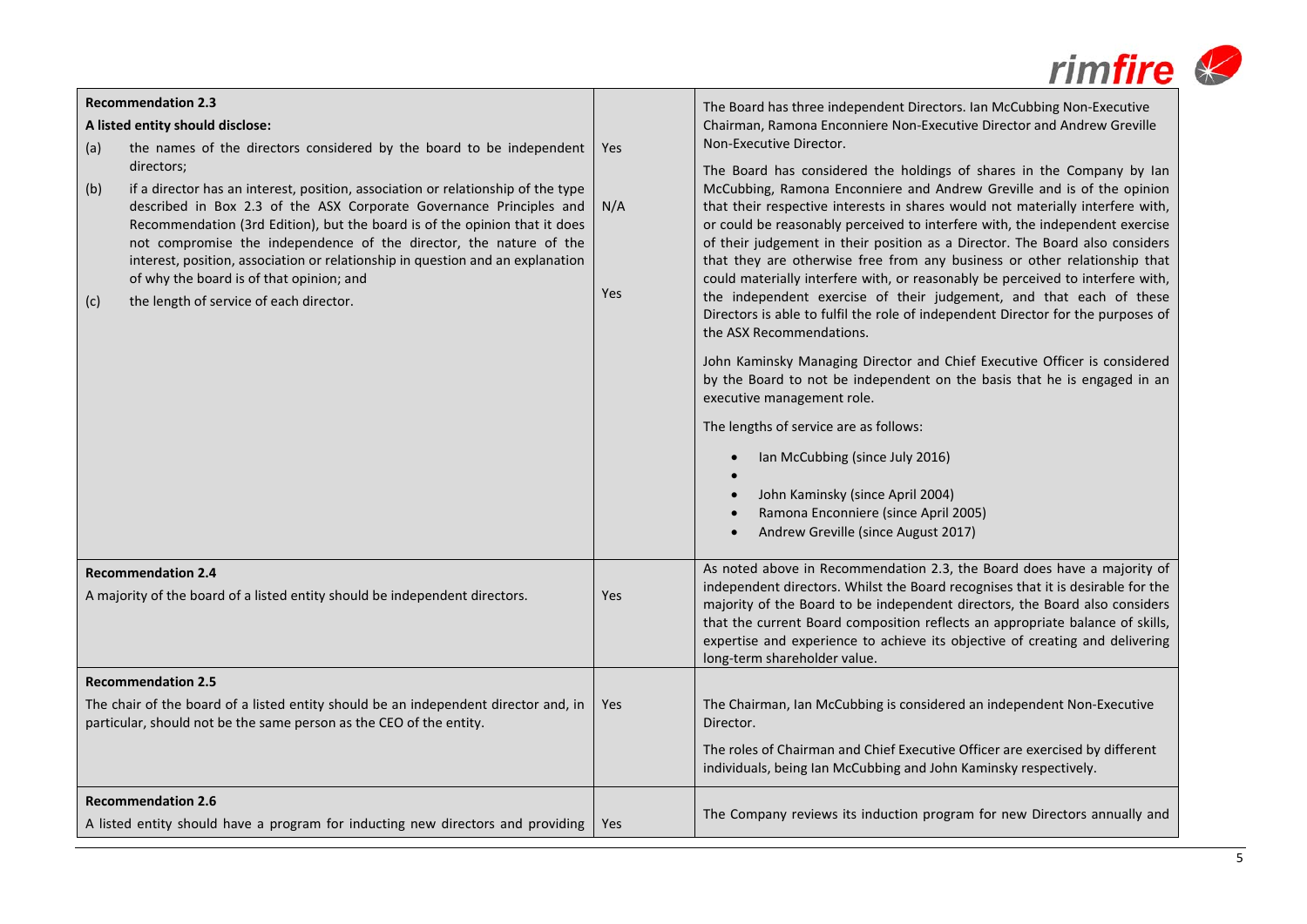|                                                                                                                                                                                                   |                           | rimfire                                                                                                                                                                                                                                                                                                                                                                                                                                                                                                                                                                                                                                                                                                                                                                                                                                                                                                                                                                                                                                                                                                                                                                                                                                                                                                                                                                                                                                                                                                                                                                                                                                                                                                                                                                                                                                                                               |
|---------------------------------------------------------------------------------------------------------------------------------------------------------------------------------------------------|---------------------------|---------------------------------------------------------------------------------------------------------------------------------------------------------------------------------------------------------------------------------------------------------------------------------------------------------------------------------------------------------------------------------------------------------------------------------------------------------------------------------------------------------------------------------------------------------------------------------------------------------------------------------------------------------------------------------------------------------------------------------------------------------------------------------------------------------------------------------------------------------------------------------------------------------------------------------------------------------------------------------------------------------------------------------------------------------------------------------------------------------------------------------------------------------------------------------------------------------------------------------------------------------------------------------------------------------------------------------------------------------------------------------------------------------------------------------------------------------------------------------------------------------------------------------------------------------------------------------------------------------------------------------------------------------------------------------------------------------------------------------------------------------------------------------------------------------------------------------------------------------------------------------------|
| appropriate professional development opportunities for continuing directors to<br>develop and maintain the skills and knowledge needed to perform their role as a<br>director effectively.        |                           | ensures that ongoing training is available to Directors.<br>Directors are also encouraged to personally undertake appropriate training<br>and refresher courses as appropriate to maintain the skills required to<br>discharge their obligations to the Company.<br>Each Director has the right to access independent professional advice in                                                                                                                                                                                                                                                                                                                                                                                                                                                                                                                                                                                                                                                                                                                                                                                                                                                                                                                                                                                                                                                                                                                                                                                                                                                                                                                                                                                                                                                                                                                                          |
|                                                                                                                                                                                                   |                           | order to properly perform their duties.                                                                                                                                                                                                                                                                                                                                                                                                                                                                                                                                                                                                                                                                                                                                                                                                                                                                                                                                                                                                                                                                                                                                                                                                                                                                                                                                                                                                                                                                                                                                                                                                                                                                                                                                                                                                                                               |
| PRINCIPLES AND RECOMMENDATIONS                                                                                                                                                                    | <b>COMPLY</b><br>(YES/NO) | <b>EXPLANATION</b>                                                                                                                                                                                                                                                                                                                                                                                                                                                                                                                                                                                                                                                                                                                                                                                                                                                                                                                                                                                                                                                                                                                                                                                                                                                                                                                                                                                                                                                                                                                                                                                                                                                                                                                                                                                                                                                                    |
| Principle 3: Act ethically and responsibly                                                                                                                                                        |                           |                                                                                                                                                                                                                                                                                                                                                                                                                                                                                                                                                                                                                                                                                                                                                                                                                                                                                                                                                                                                                                                                                                                                                                                                                                                                                                                                                                                                                                                                                                                                                                                                                                                                                                                                                                                                                                                                                       |
| <b>Recommendation 3.1</b><br>A listed entity should:<br>have a code of conduct for its directors, senior executives and employees;<br>(a)<br>and<br>(b)<br>disclose that code or a summary of it. | Yes<br>Yes                | Directors, officers, employees and consultants to the Company are required<br>to observe high standards of behaviour and business ethics in conducting<br>business on behalf of the Company.<br>Directors are required to disclose to the Board actual or potential conflicts of<br>interest that may or might reasonably be thought to exist between the<br>interests of the Director or the interests of any other party in so far as it<br>affects the activities of the Company. A Director may not participate in any<br>decision where he or she has a conflict of interest. The Board would act in<br>accordance with the Corporations Act if conflict cannot be removed or if it<br>persists.<br>Directors, staff and insiders are required to make disclosure of any share<br>trading. A copy of the Securities Trading Policy is available on the Company's<br>website at the following link:<br>http://www.rimfire.com.au/irm/content/corporate-policy.aspx?RID=320<br>The cornerstone of the Company policy in relation to share trading is that<br>officers, employees and contractors are prohibited from trading whilst in<br>possession of unpublished price sensitive information concerning the<br>Company. That is information which a reasonable person would expect to<br>have a material effect on the price or value of the Company securities. An<br>officer must discuss the proposal to acquire or sell shares with the Chairman<br>prior to doing so to ensure that there is no price sensitive information of<br>which that officer might not be aware. The undertaking of any trading in<br>securities by Directors must be notified to the Company and Chairman who<br>makes disclosure to ASX within the required reporting time-table guidelines.<br>The Chairman is required to advise 2 Non-executive Directors of a potential<br>trade by himself. |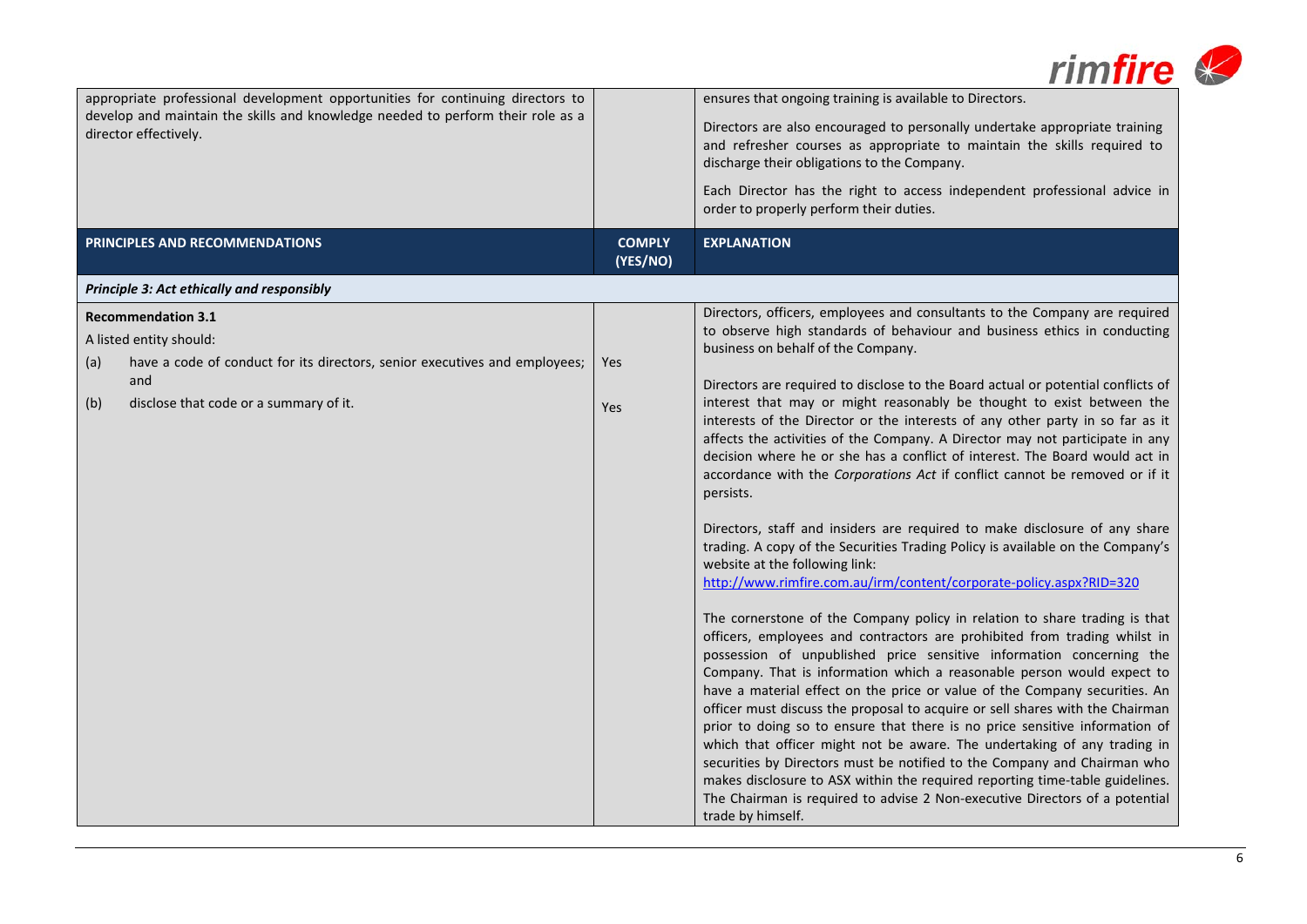|            |                                                                                                                                                                                                                                                                                                                                                                                                                                                                                                                                                                                                                                                                                                                                                                                                                                                                                                                                         |                                        | rimfire                                                                                                                                                                                                                                                                                                                                                                                                                                                                                                                                                                                                                                                                                                                                                                                                                                                                                                                                                                                                                                                                     |
|------------|-----------------------------------------------------------------------------------------------------------------------------------------------------------------------------------------------------------------------------------------------------------------------------------------------------------------------------------------------------------------------------------------------------------------------------------------------------------------------------------------------------------------------------------------------------------------------------------------------------------------------------------------------------------------------------------------------------------------------------------------------------------------------------------------------------------------------------------------------------------------------------------------------------------------------------------------|----------------------------------------|-----------------------------------------------------------------------------------------------------------------------------------------------------------------------------------------------------------------------------------------------------------------------------------------------------------------------------------------------------------------------------------------------------------------------------------------------------------------------------------------------------------------------------------------------------------------------------------------------------------------------------------------------------------------------------------------------------------------------------------------------------------------------------------------------------------------------------------------------------------------------------------------------------------------------------------------------------------------------------------------------------------------------------------------------------------------------------|
|            | PRINCIPLES AND RECOMMENDATIONS                                                                                                                                                                                                                                                                                                                                                                                                                                                                                                                                                                                                                                                                                                                                                                                                                                                                                                          | <b>COMPLY</b><br>(YES/NO)              | <b>EXPLANATION</b>                                                                                                                                                                                                                                                                                                                                                                                                                                                                                                                                                                                                                                                                                                                                                                                                                                                                                                                                                                                                                                                          |
|            | Principle 4: Safeguard integrity in financial reporting                                                                                                                                                                                                                                                                                                                                                                                                                                                                                                                                                                                                                                                                                                                                                                                                                                                                                 |                                        |                                                                                                                                                                                                                                                                                                                                                                                                                                                                                                                                                                                                                                                                                                                                                                                                                                                                                                                                                                                                                                                                             |
|            | <b>Recommendation 4.1</b><br>The board of a listed entity should:                                                                                                                                                                                                                                                                                                                                                                                                                                                                                                                                                                                                                                                                                                                                                                                                                                                                       |                                        |                                                                                                                                                                                                                                                                                                                                                                                                                                                                                                                                                                                                                                                                                                                                                                                                                                                                                                                                                                                                                                                                             |
| (a)<br>(b) | have an audit committee which:<br>has at least three members, all of whom are non-executive directors<br>(i)<br>and a majority of whom are independent directors; and<br>is chaired by an independent director, who is not the chair of the<br>(ii)<br>board,<br>and disclose:<br>the charter of the committee;<br>(iii)<br>the relevant qualifications and experience of the members of the<br>(iv)<br>committee; and<br>in relation to each reporting period, the number of times the<br>(V)<br>committee met throughout the period and the individual attendances<br>of the members at those meetings; or<br>if it does not have an audit committee, disclose that fact and the processes<br>it employs that independently verify and safeguard the integrity of its<br>financial reporting, including the processes for the appointment and<br>removal of the external auditor and the rotation of the audit engagement<br>partner. | Yes<br>Yes<br>Yes<br>Yes<br>Yes<br>N/A | The Company has established an Audit Committee, which has responsibility<br>for audit matters. The Committee comprises of three non-executive<br>directors. The Committee Chair is not the Chairman of the Company as<br>recommended in the Corporate Governance guidelines.<br>A copy of the Committee's Charter is available on the Company's website at<br>the following link: http://www.rimfire.com.au/irm/content/corporate-<br>governance.aspx?RID=319<br>The Members of the Committee are:<br>Ramona Enconniere (Chair) – Independent Director<br>Andrew Greville (Member) - Independent Director<br>Ian McCubbing (Member) - Independent Director<br>Details of the skills, expertise and experience of each member are provided in<br>the Director's Report contained in the Company's 2018 Directors and<br>Financial Report.<br>The number of times the Committee met throughout the period and the<br>individual attendances of the Members at those meetings is disclosed in the<br>Director's Report contained in the Company's 2018 Directors and Financial |
|            | <b>Recommendation 4.2</b><br>The board of a listed entity should, before it approves the entity's financial<br>statements for a financial period, receive from its CEO and CFO a declaration that<br>the financial records of the entity have been properly maintained and that the<br>financial statements comply with the appropriate accounting standards and give a<br>true and fair view of the financial position and performance of the entity and that<br>the opinion has been formed on the basis of a sound system of risk management<br>and internal control which is operating effectively.                                                                                                                                                                                                                                                                                                                                 | Yes                                    | Report.<br>The Managing Director and Chief Financial Officer have declared in writing to<br>the Board that the financial records of the Company for the financial year<br>have been properly maintained, the Company's financial reports for the<br>Financial Year ended 30 June 2018 comply with accounting standards and<br>present a true and fair view of the Company's financial condition and<br>operational results.                                                                                                                                                                                                                                                                                                                                                                                                                                                                                                                                                                                                                                                 |
|            | <b>Recommendation 4.3</b><br>A listed entity that has an AGM should ensure that its external auditor attends its<br>AGM and is available to answer questions from security holders relevant to the                                                                                                                                                                                                                                                                                                                                                                                                                                                                                                                                                                                                                                                                                                                                      | Yes                                    | The Company's external auditor attends the Company's Annual General<br>Meeting and is available to answer questions from shareholders that are<br>relevant to the audit and the preparation and content of the audit report.                                                                                                                                                                                                                                                                                                                                                                                                                                                                                                                                                                                                                                                                                                                                                                                                                                                |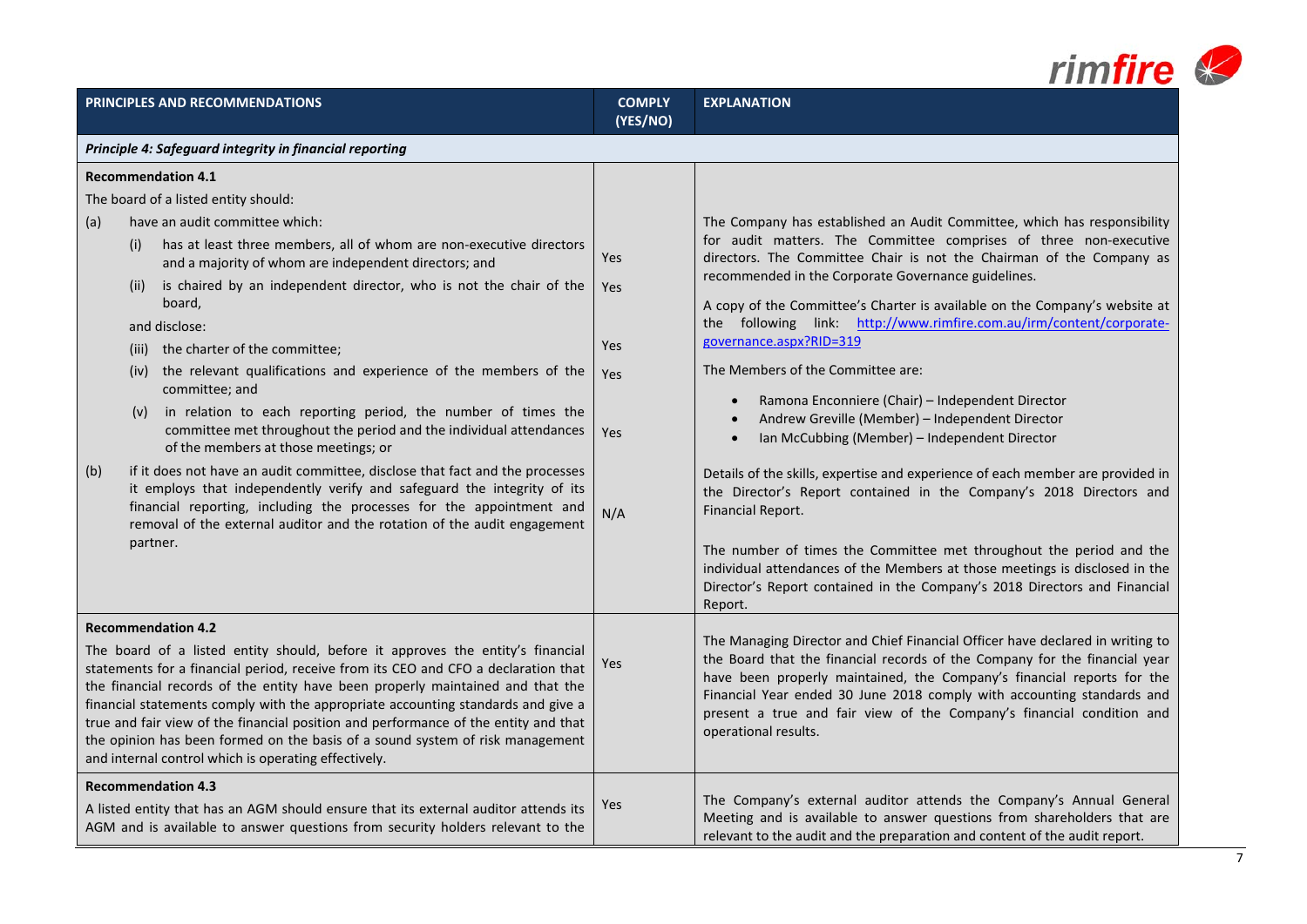|                                                                                                                                                                                                                                  |                           | rimfire &                                                                                                                                                                                                                                                                                                                                                                                                                                                                                                                                                                       |
|----------------------------------------------------------------------------------------------------------------------------------------------------------------------------------------------------------------------------------|---------------------------|---------------------------------------------------------------------------------------------------------------------------------------------------------------------------------------------------------------------------------------------------------------------------------------------------------------------------------------------------------------------------------------------------------------------------------------------------------------------------------------------------------------------------------------------------------------------------------|
| audit.                                                                                                                                                                                                                           |                           |                                                                                                                                                                                                                                                                                                                                                                                                                                                                                                                                                                                 |
| <b>PRINCIPLES AND RECOMMENDATIONS</b>                                                                                                                                                                                            | <b>COMPLY</b><br>(YES/NO) | <b>EXPLANATION</b>                                                                                                                                                                                                                                                                                                                                                                                                                                                                                                                                                              |
| Principle 5: Make timely and balanced disclosure                                                                                                                                                                                 |                           |                                                                                                                                                                                                                                                                                                                                                                                                                                                                                                                                                                                 |
| <b>Recommendation 5.1</b><br>A listed entity should:<br>have a written policy for complying with its continuous disclosure<br>(a)<br>obligations under the Listing Rules; and<br>disclose that policy or a summary of it.<br>(b) | <b>Yes</b><br><b>Yes</b>  | The Managing Director and Chief Executive Officer, Chief Financial Officer<br>and Company Secretary have been nominated as the persons responsible for<br>communications with the Australian Securities Exchange (ASX). This role<br>includes responsibility for ensuring compliance with the continuous<br>disclosure requirement in the ASX Listing Rules and overseeing and co-<br>coordinating information disclosure to the ASX, analysts, brokers,<br>Shareholders, the media and the public.<br>All material information concerning the Company, including its financial |
|                                                                                                                                                                                                                                  |                           | situation, performance and ownership are posted on the Company website to<br>ensure all investors have equal and timely access.                                                                                                                                                                                                                                                                                                                                                                                                                                                 |
| PRINCIPLES AND RECOMMENDATIONS                                                                                                                                                                                                   | <b>COMPLY</b><br>(YES/NO) | <b>EXPLANATION</b>                                                                                                                                                                                                                                                                                                                                                                                                                                                                                                                                                              |
| Principle 6: Respect the rights of security holders                                                                                                                                                                              |                           |                                                                                                                                                                                                                                                                                                                                                                                                                                                                                                                                                                                 |
| <b>Recommendation 6.1</b><br>A listed entity should provide information about itself and its governance to<br>investors via its website.                                                                                         | <b>Yes</b>                | The Company maintains a website (http://www.rimfire.com.au) providing<br>information about the Company and its operations to shareholders and the<br>public. This website is regularly updated with updates via ASX<br>Announcements, including presentations, operations updates, notices of<br>meeting, quarterly activities and cashflow, annual and half yearly reports<br>issued by the Company, which are located on separate webpages for ease of<br>access.                                                                                                             |
|                                                                                                                                                                                                                                  |                           | The website also includes a page with the Corporate Governance Policy and<br>other pages devoted to policies, board and management, corporate directory<br>and the company's operations and projects. The Company posts on its<br>website concurrently any presentations made in public forums about<br>Company activities.                                                                                                                                                                                                                                                     |
| <b>Recommendation 6.2</b><br>A listed entity should design and implement an investor relations program to<br>facilitate effective two-way communication with investors.                                                          | <b>Yes</b>                | The Company provides shareholders with information through the<br>Company's share registry, ASX platform, shareholder meetings, the<br>Company's website and issuing media releases.<br><b>Shareholders</b>                                                                                                                                                                                                                                                                                                                                                                     |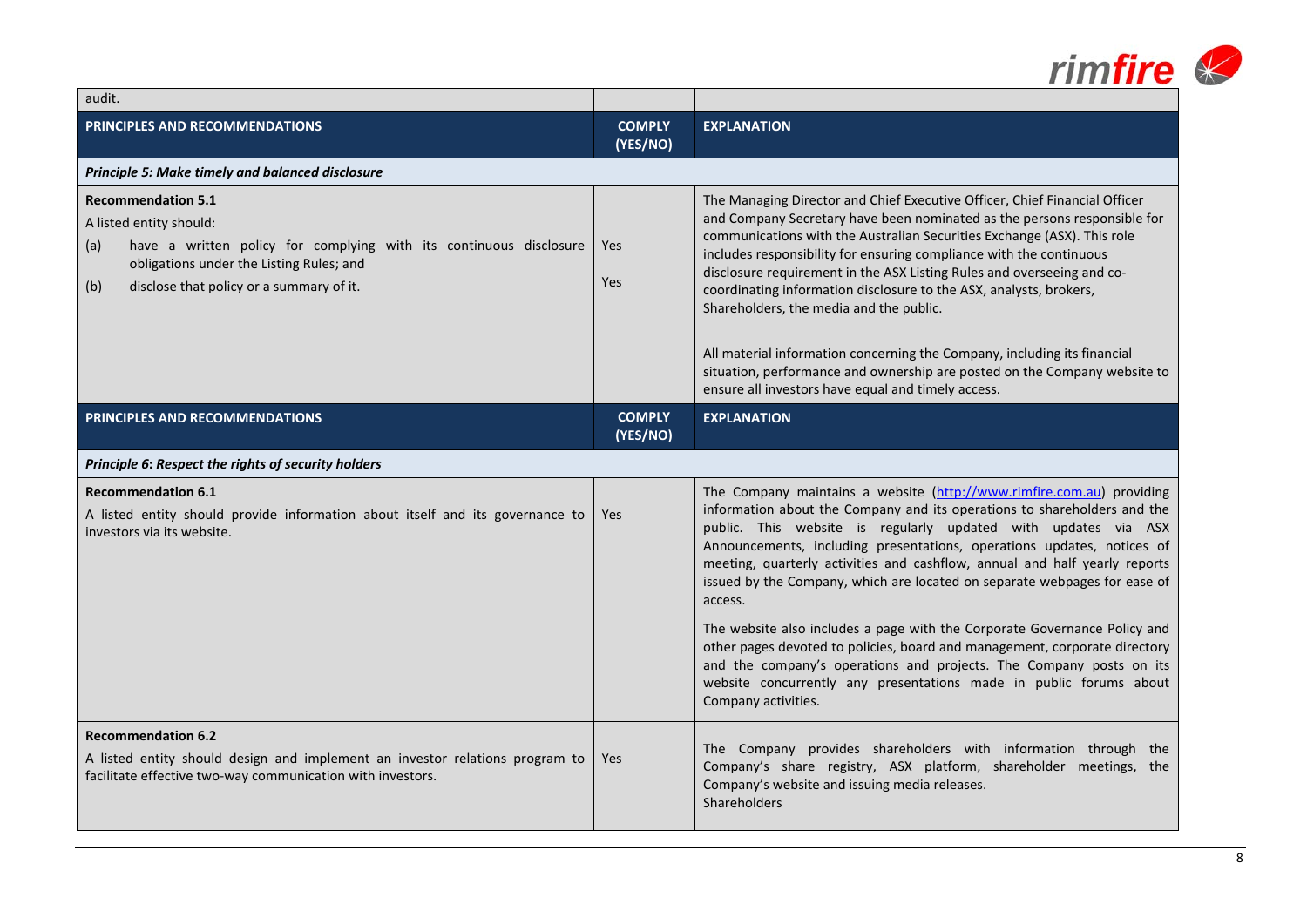|                                                                                                                                                                                                                                                                                                                                                                                                                                                                                                                                                                                                                                        |                                        | <i>rimfire</i><br>The Company provides a facility for written communications by shareholders<br>through the Company's website and through personnel based at the<br>Company's office.                                                                                                                                                                                                                                                                                                                                                                                                                                                                                                                                                                                                                                                                                                                                                      |
|----------------------------------------------------------------------------------------------------------------------------------------------------------------------------------------------------------------------------------------------------------------------------------------------------------------------------------------------------------------------------------------------------------------------------------------------------------------------------------------------------------------------------------------------------------------------------------------------------------------------------------------|----------------------------------------|--------------------------------------------------------------------------------------------------------------------------------------------------------------------------------------------------------------------------------------------------------------------------------------------------------------------------------------------------------------------------------------------------------------------------------------------------------------------------------------------------------------------------------------------------------------------------------------------------------------------------------------------------------------------------------------------------------------------------------------------------------------------------------------------------------------------------------------------------------------------------------------------------------------------------------------------|
| <b>Recommendation 6.3</b><br>A listed entity should disclose the policies and processes it has in place to facilitate<br>and encourage participation at meetings of security holders.                                                                                                                                                                                                                                                                                                                                                                                                                                                  | Yes                                    | This is disclosed in the Company's Notice of Meetings when dispatched to<br>Shareholders.<br>Shareholders are entitled to vote on significant matters impacting the<br>business, which include the election and remuneration of directors and<br>changes to the constitution. The Board actively encourages shareholders to<br>attend and participate at General Meetings of the Company, to lodge<br>questions to be responded to by the Board and/or the Managing Director and<br>Chief Executive Officer and to appoint proxies.                                                                                                                                                                                                                                                                                                                                                                                                        |
| <b>Recommendation 6.4</b><br>A listed entity should give security holders the option to receive communications<br>from, and send communications to, the entity and its security registry<br>electronically.                                                                                                                                                                                                                                                                                                                                                                                                                            | Yes                                    | This is implemented by the Company's Share Registry.                                                                                                                                                                                                                                                                                                                                                                                                                                                                                                                                                                                                                                                                                                                                                                                                                                                                                       |
| PRINCIPLES AND RECOMMENDATIONS                                                                                                                                                                                                                                                                                                                                                                                                                                                                                                                                                                                                         | <b>COMPLY</b><br>(YES/NO)              | <b>EXPLANATION</b>                                                                                                                                                                                                                                                                                                                                                                                                                                                                                                                                                                                                                                                                                                                                                                                                                                                                                                                         |
| Principle 7: Recognise and manage risk<br><b>Recommendation 7.1</b>                                                                                                                                                                                                                                                                                                                                                                                                                                                                                                                                                                    |                                        | Due to the size of the Company and its Board, the Board carries out the                                                                                                                                                                                                                                                                                                                                                                                                                                                                                                                                                                                                                                                                                                                                                                                                                                                                    |
| The board of a listed entity should:<br>have a committee or committees to oversee risk, each of which:<br>(a)<br>has at least three members, a majority of whom are independent<br>(i)<br>directors; and<br>(ii) is chaired by an independent director,<br>and disclose:<br>(iii) the charter of the committee;<br>(iv) the members of the committee; and<br>as at the end of each reporting period, the number of times the<br>(v)<br>committee met throughout the period and the individual attendances<br>of the members at those meetings; or<br>if it does not have a risk committee or committees that satisfy (a) above,<br>(b) | No.<br>Yes<br>Yes<br>Yes<br>Yes<br>N/A | duties that would ordinarily be carried out by the Risk Committee including<br>the Board devoting time at all Board meetings to fulfilling the roles and<br>responsibilities associated with overseeing risk and maintaining the entity's<br>risk management framework and associated internal compliance and<br>control procedures.<br>The Board did not establish a dedicated Risk Committee for the past<br>financial year and as such did not comply with Recommendation 7.1 in its<br>entirety as the Board did not consider the Company would benefit from its<br>establishment at the current time.<br>An Audit Committee has been established, which has responsibility for<br>certain risks matters relating to financial, internal control, legal and<br>regulatory risk.<br>The Committee comprises of three non-executive directors. The Committee<br>Chair is not the Chairman of the Company as recommended in the Corporate |
|                                                                                                                                                                                                                                                                                                                                                                                                                                                                                                                                                                                                                                        |                                        |                                                                                                                                                                                                                                                                                                                                                                                                                                                                                                                                                                                                                                                                                                                                                                                                                                                                                                                                            |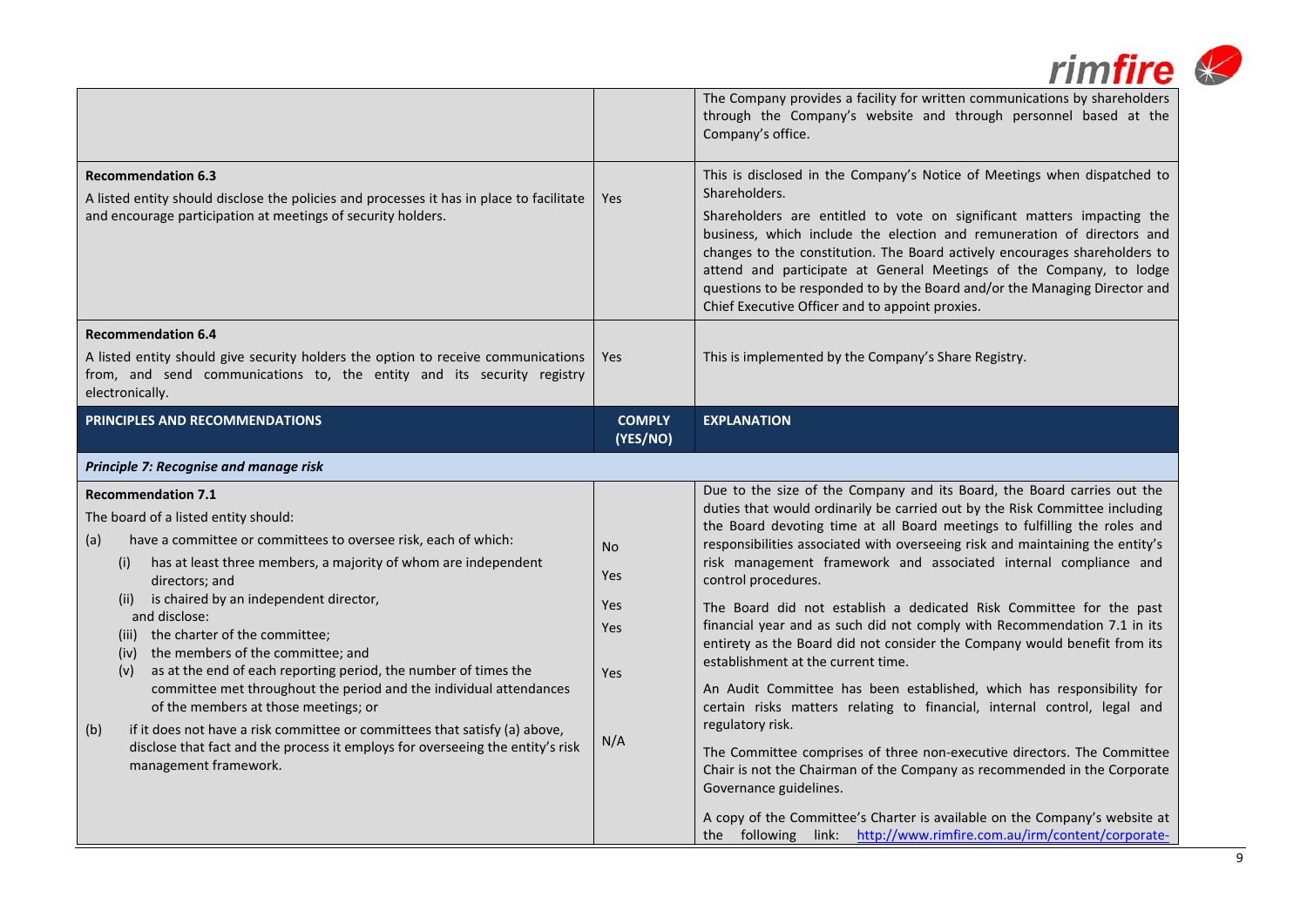

|                                                                                                                                                                                                                                                                                                                                                                                                                                                                                                                     |            | governance.aspx?RID=319                                                                                                                                                                                                                                                                                                                                                                                                                                                                                                                                                                                                                                                                                                                                                                                                                                                                                                                                                                                                                                                                                                                                                                                                                                                                                                                                                                                                                                                                |
|---------------------------------------------------------------------------------------------------------------------------------------------------------------------------------------------------------------------------------------------------------------------------------------------------------------------------------------------------------------------------------------------------------------------------------------------------------------------------------------------------------------------|------------|----------------------------------------------------------------------------------------------------------------------------------------------------------------------------------------------------------------------------------------------------------------------------------------------------------------------------------------------------------------------------------------------------------------------------------------------------------------------------------------------------------------------------------------------------------------------------------------------------------------------------------------------------------------------------------------------------------------------------------------------------------------------------------------------------------------------------------------------------------------------------------------------------------------------------------------------------------------------------------------------------------------------------------------------------------------------------------------------------------------------------------------------------------------------------------------------------------------------------------------------------------------------------------------------------------------------------------------------------------------------------------------------------------------------------------------------------------------------------------------|
|                                                                                                                                                                                                                                                                                                                                                                                                                                                                                                                     |            | The Members of the Committee are:                                                                                                                                                                                                                                                                                                                                                                                                                                                                                                                                                                                                                                                                                                                                                                                                                                                                                                                                                                                                                                                                                                                                                                                                                                                                                                                                                                                                                                                      |
|                                                                                                                                                                                                                                                                                                                                                                                                                                                                                                                     |            | Ramona Enconniere (Chair) - Independent Director<br>$\bullet$<br>Andrew Greville (Member) - Independent Director<br>Ian McCubbing (Member) - Independent Director<br>The number of times the Committee met throughout the period and the                                                                                                                                                                                                                                                                                                                                                                                                                                                                                                                                                                                                                                                                                                                                                                                                                                                                                                                                                                                                                                                                                                                                                                                                                                               |
|                                                                                                                                                                                                                                                                                                                                                                                                                                                                                                                     |            | individual attendances of the Members at those meetings is disclosed in the<br>Director's Report contained in the Company's 2018 Directors and Financial<br>Report.:                                                                                                                                                                                                                                                                                                                                                                                                                                                                                                                                                                                                                                                                                                                                                                                                                                                                                                                                                                                                                                                                                                                                                                                                                                                                                                                   |
| <b>Recommendation 7.2</b><br>The board or a committee of the board should:<br>review the entity's risk management framework with management at least<br>(a)<br>annually to satisfy itself that it continues to be sound, to determine<br>whether there have been any changes in the material business risks the<br>entity faces and to ensure that they remain within the risk appetite set by<br>the board; and<br>disclose in relation to each reporting period, whether such a review has<br>(b)<br>taken place. | Yes<br>Yes | The Board is responsible for approving and reviewing the Company's risk<br>management strategy. Management are responsible for monitoring that<br>appropriate processes and controls are in place to effectively and efficiently<br>manage risk.<br>The Company regularly undertake reviews of its risk management framework<br>to establish an effective and efficient system for:<br>identifying, assessing, monitoring and managing risk; and<br>(i)<br>disclosing any material change to the Company's risk profile.<br>(ii)<br>An assessment of the Company's risk management framework is undertaken<br>and reviewed by the Board, covering all aspects of the business from<br>operational level through to strategic level risks. The Managing Director and<br>Chief Executive Officer has been delegated the task of implementing internal<br>controls to identify and manage risks for which the Board provides oversight.<br>The Company at least annually undertakes a systematic review of its risks,<br>controls and procedures to ensure they are effective and maintain<br>contemporary practice. The Company has undertaken a review during the<br>past year.<br>The Company has always had a strong focus on risk in field activities,<br>including workplace health and safety, business risk arising through<br>equipment, community and environmental factors. The Company maintains a<br>risk register and has built a safety and environmental culture into its |
|                                                                                                                                                                                                                                                                                                                                                                                                                                                                                                                     |            | operations, and monitors compliance with policy and legal requirements.                                                                                                                                                                                                                                                                                                                                                                                                                                                                                                                                                                                                                                                                                                                                                                                                                                                                                                                                                                                                                                                                                                                                                                                                                                                                                                                                                                                                                |
| <b>Recommendation 7.3</b><br>A listed entity should disclose:<br>if it has an internal audit function, how the function is structured and what<br>(a)<br>role it performs; or                                                                                                                                                                                                                                                                                                                                       | Yes        | Due to the current size of the Company, and taking into account cost/benefit<br>considerations, the Board does not currently consider it necessary to have an<br>internal audit function.<br>The Audit Committee Charter requires the Committee to oversee the                                                                                                                                                                                                                                                                                                                                                                                                                                                                                                                                                                                                                                                                                                                                                                                                                                                                                                                                                                                                                                                                                                                                                                                                                         |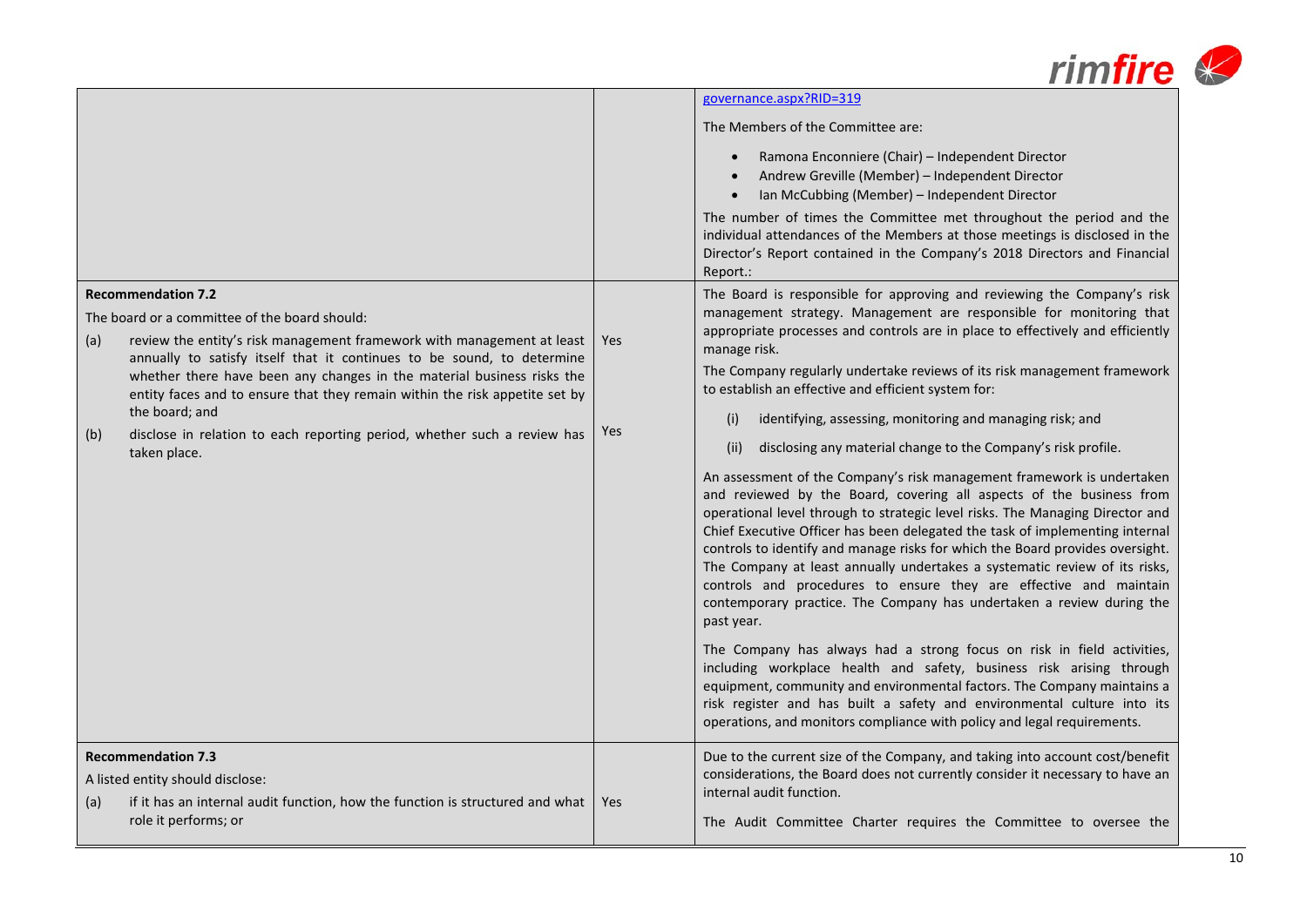| if it does not have an internal audit function, that fact and the processes it<br>(b)<br>employs for evaluating and continually improving the effectiveness of its<br>risk management and internal control processes.                                                                                                                                                                                                                                                                                                                             | <b>Yes</b>                | <i>rimfire</i><br>evaluation and continual improvement of the effectiveness of the Company's<br>risk management and internal control processes. The Committee will achieve<br>this objective by closely monitoring these areas and will require management<br>to review and report on risk and internal control areas. The Committee will                                                                                                                                                                                                                                                                                                                                                                                                                                   |
|---------------------------------------------------------------------------------------------------------------------------------------------------------------------------------------------------------------------------------------------------------------------------------------------------------------------------------------------------------------------------------------------------------------------------------------------------------------------------------------------------------------------------------------------------|---------------------------|-----------------------------------------------------------------------------------------------------------------------------------------------------------------------------------------------------------------------------------------------------------------------------------------------------------------------------------------------------------------------------------------------------------------------------------------------------------------------------------------------------------------------------------------------------------------------------------------------------------------------------------------------------------------------------------------------------------------------------------------------------------------------------|
| <b>Recommendation 7.4</b><br>A listed entity should disclose whether, and if so how, it has regard to economic,<br>environmental and social sustainability risks and, if it does, how it manages or                                                                                                                                                                                                                                                                                                                                               | Yes                       | consider the use of external resources to assist as required.<br>The Company has always had a strong focus on risk in field activities,<br>including workplace health and safety, business risk arising through                                                                                                                                                                                                                                                                                                                                                                                                                                                                                                                                                             |
| intends to manage those risks.                                                                                                                                                                                                                                                                                                                                                                                                                                                                                                                    |                           | equipment use, community and environmental factors. The Company<br>maintains a risk register and has built a safety and environmental culture into<br>its operations, and monitors compliance with policy and legal requirements.<br>The Company meet environmental responsibilities as required by the holding<br>of its exploration licences and applicable permits to conduct discovery work<br>on it's tenements. The Company has a strong emphasis in supporting the<br>local communities it operates in and active management and liaison with<br>local landowners that the Company's tenements and exploration activity may<br>affect.<br>The Company details the associated risks in its Director's Report in the<br>Company's 2018 Directors and Financial Report. |
| PRINCIPLES AND RECOMMENDATIONS                                                                                                                                                                                                                                                                                                                                                                                                                                                                                                                    | <b>COMPLY</b><br>(YES/NO) | <b>EXPLANATION</b>                                                                                                                                                                                                                                                                                                                                                                                                                                                                                                                                                                                                                                                                                                                                                          |
| Principle 8: Remunerate fairly and responsibly                                                                                                                                                                                                                                                                                                                                                                                                                                                                                                    |                           |                                                                                                                                                                                                                                                                                                                                                                                                                                                                                                                                                                                                                                                                                                                                                                             |
| <b>Recommendation 8.1</b><br>The board of a listed entity should:<br>have a remuneration committee which:<br>(a)<br>has at least three members, a majority of whom are independent<br>(i)<br>directors; and<br>(ii) is chaired by an independent director,<br>and disclose:<br>(iii) the charter of the committee;<br>(iv) the members of the committee; and<br>(v) as at the end of each reporting period, the number of times the<br>committee met throughout the period and the individual attendances<br>of the members at those meetings; or | Yes<br>Yes<br>Yes         | The Company has established a Nomination and Remuneration Committee,<br>which has responsibility in relation to the remuneration of directors and<br>senior executives and review of policies applicable to the Company. The<br>Committee comprises of three non-executive directors. The Committee Chair<br>is not the Chairman of the Company as recommended in the Corporate<br>Governance guidelines.<br>A copy of the Committee's Charter is available on the Company's website at<br>the following link: http://www.rimfire.com.au/irm/content/corporate-<br>governance.aspx?RID=319<br>The Members of the Committee are:                                                                                                                                             |
| if it does not have a remuneration committee, disclose that fact and the<br>(b)<br>processes it employs for setting the level and composition of remuneration<br>for directors and senior executives and ensuring that such remuneration is                                                                                                                                                                                                                                                                                                       | Yes                       | Andrew Greville (Chair) - Independent Director<br>Ramona Enconniere (Member) - Independent Director<br>Ian McCubbing (Member) - Independent Director                                                                                                                                                                                                                                                                                                                                                                                                                                                                                                                                                                                                                        |